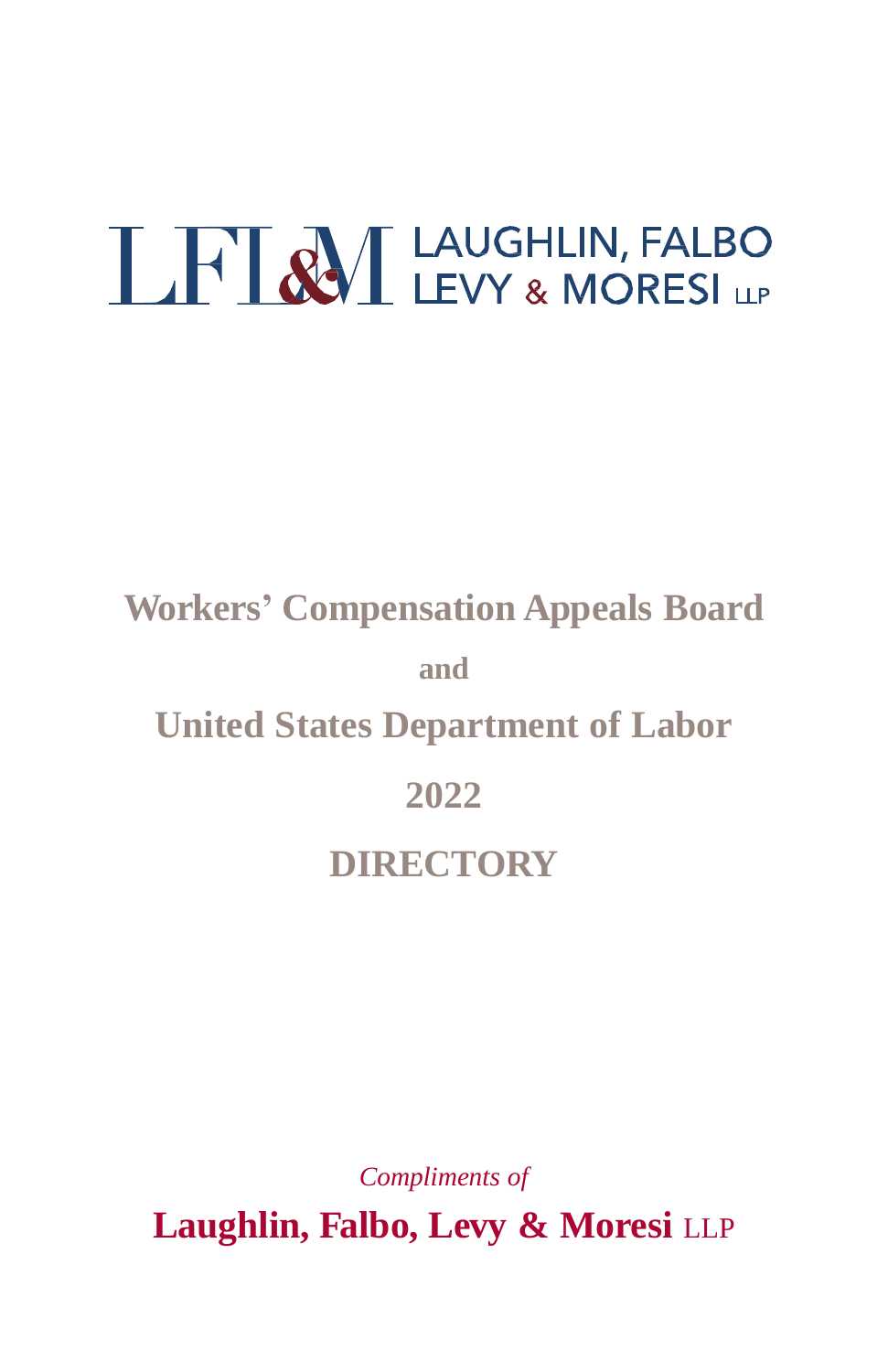

*MCHAEL W. LAUGHLIN, RETIRED* **GERALD A. FALBO, RETIRED** ROGER A. LEVY, RETIRED ALFONSO J. MORESI, RETIRED

## **DISCLAIMER**

*As of its printing date, this directory represents the most accurate and up-to-date attainable information regarding all personnel at the Workers'Compensation Appeals Boards for the State of California, as well as for the United States Department of Labor.*

*Many California Workers' Compensation Appeals Boards have instituted a system of regional telephone call centers as an alternative to direct access to Judges and their secretaries. Different board locations have different policies regarding the use of these call centers. We are unable to provide direct telephone numbers.*

*Please keep in mind this directory is meant only as a guide for whom to contact at the different boards. Changes in policies and personnel do and will occur, but the information provided should offer an initial contact.*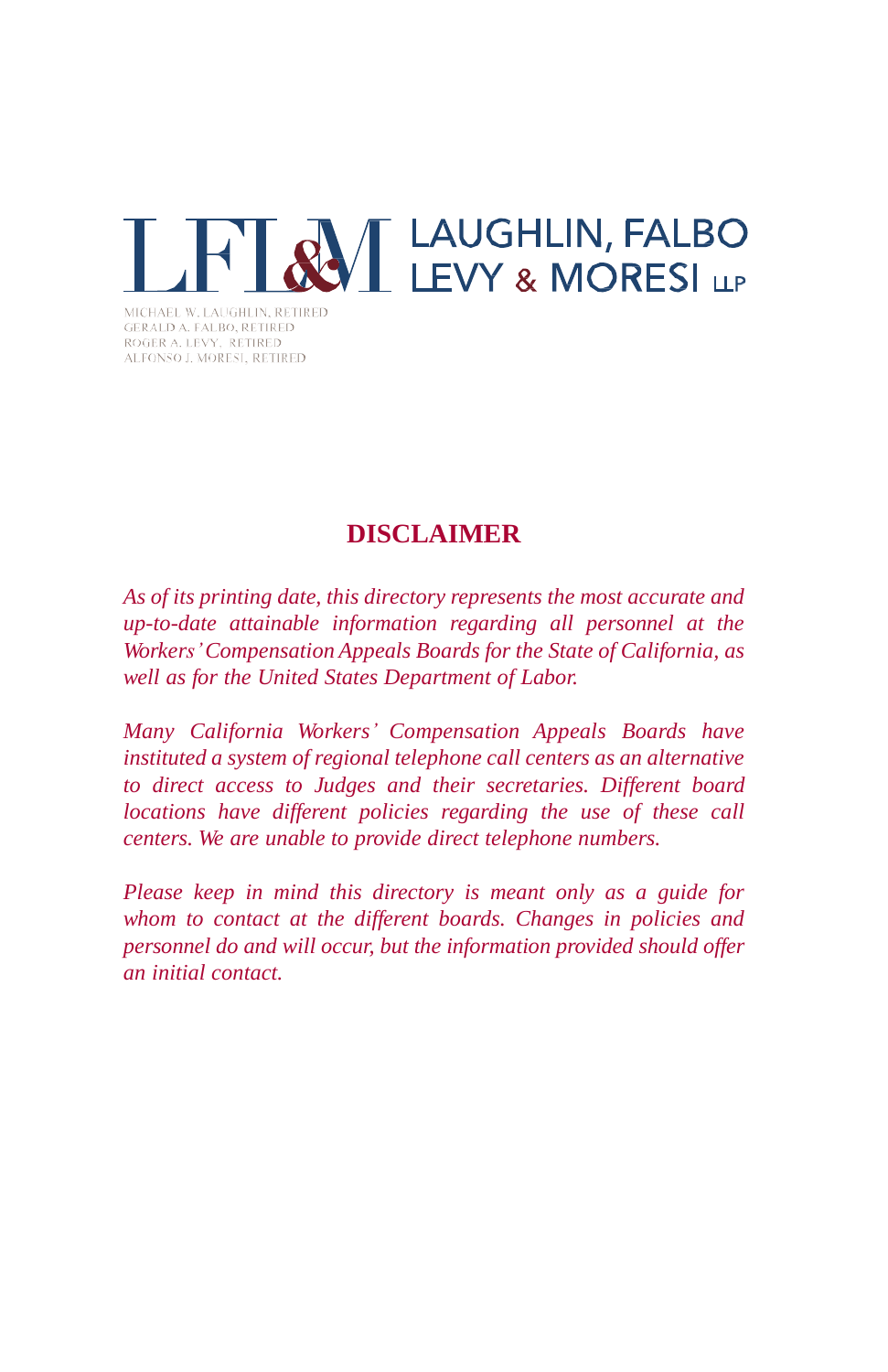## **Laughlin, Falbo, Levy & Moresi LLP**

[www.lflm.com](http://www.lflm.com/)

#### **Mailing Address**

*Send all checks and case handling/file-related materials/correspondence to:* One Capitol Mall, Suite 400, Sacramento, CA 95814

#### **Administration/Concord**

1001 Galaxy Way Suite 200 Concord, CA 94560 T: (925) 499-4999 F: (925) 348-9710

#### **Los Angeles**

207 N. Goode Avenue Suite 450 Glendale, CA 91203 T: (818) 638-8200 F: (818) 479-7548

#### **Sacramento**

One Capitol Mall Suite 400 Sacramento, CA 95814 T: (916) 441-6045 F: (916) 441-7067

#### **San Francisco**

255 California Street Suite 700 San Francisco, CA 94111 T: (415) 781-6676 F: (415) 781-6823

**Anaheim** 2100 W. Orangewood Ave. Suite 110 Orange, CA 92868 T: (714) 385-9400 F: (714) 385-9055

#### **Oakland/Concord**

505 14th Street Suite 1210 Oakland, CA 94612 T: (510) 628-0496 F: (510) 628-0499

#### **San Bernardino**

473 E. Carnegie Drive Suite 200 San Bernardino, CA 92408 T: (909) 890-2265 F: (909) 890-2377

**Fresno** 575 E. Locust Avenue Suite 311 Fresno, CA 93720 T: (559) 431-4900 F: (559) 431-4046

#### **Redding**

250 Hemsted Drive Suite 101 Redding, CA 96002 T: (530) 222-0268 F: (530) 222-5705

#### **San Diego**

600 B Street Suite 2300 San Diego, CA 92101 T: (619) 233-9898 F: (619) 233-6862

## **San Jose**

1798 Technology Drive Suite 120 San Jose, CA 95110 T: (408) 286-8801 F: (408) 286-1935

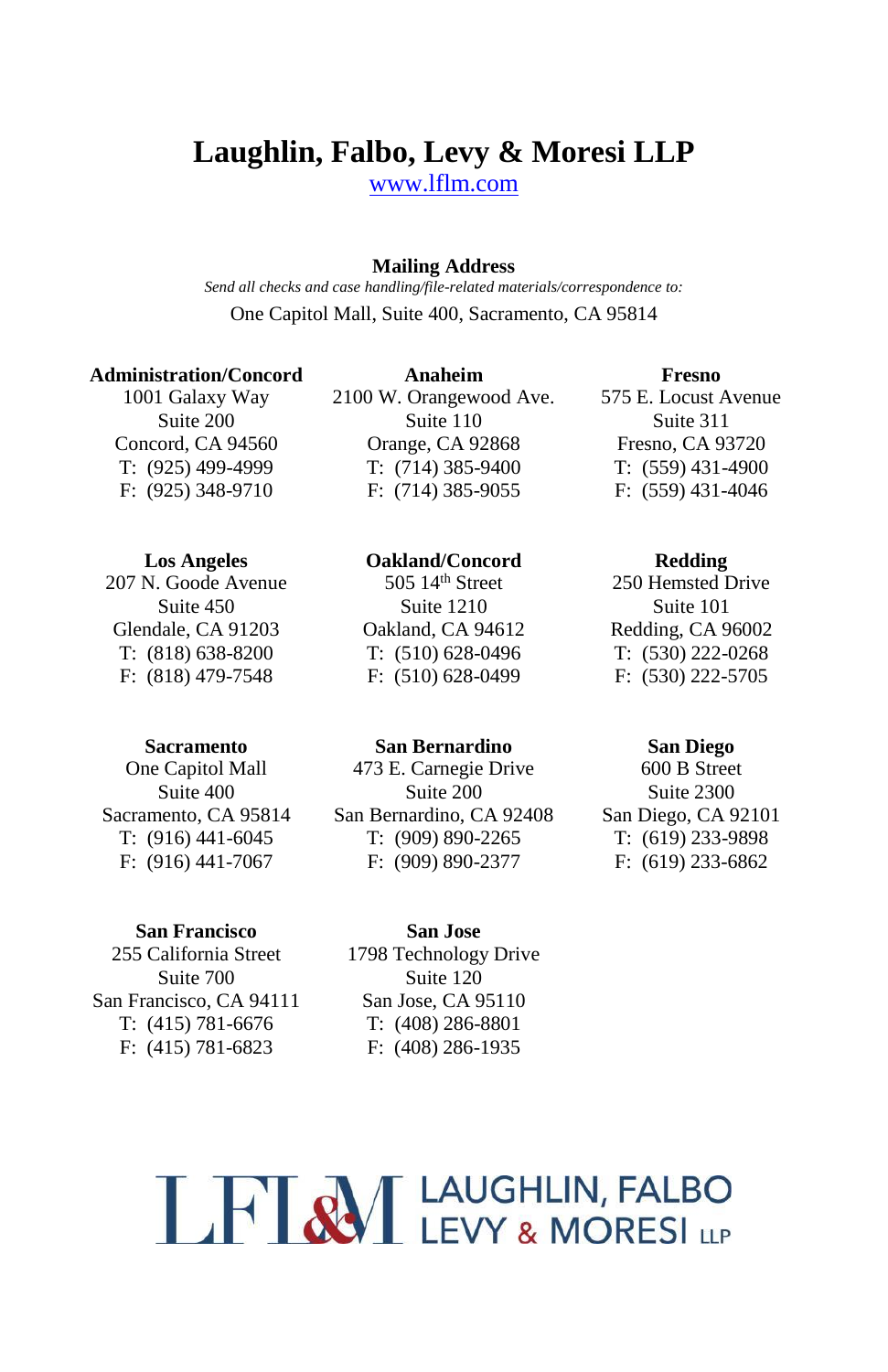#### **ANAHEIM** WORKERS' COMPENSATION APPEALS BOARD [AHM]

1065 North Link, Suite 170 Anaheim, CA 92806 Telephone: (714) 414-1800

#### JUDGE

Jamie Spitzer [Presiding] Stefanie Ashton Alice Burden John Cyprien Paul DeWeese Sallie Doyle Nancy M. Gordon Katharine Mary Holmes Tanya Lee Howard Lemberg Ben Nakatani, Jr. Bolynda Schultz Alan Skelly

#### DISABILITY EVALUATION UNIT

Telephone: (714) 414-1800

Catherine Calderon Melanie Tham

#### INFORMATION & ASSISTANCE OFFICERS Telephone: (714) 414-1801

Ferrando Huezo Mia Cornejo

#### EDD REPRESENTATIVES Telephone: (714) 558-4989

Margaret Hatch Mark Klein Doris O'Donnell

#### CLERICAL SUPERVISOR

Beatiz Hernandez

#### **SECRETARY**

Rose Pulido Lula Cortez Unassigned Lisa Ngo Corrina Hernandez Patricia Lopez Angela Morales Imelda Arteaga John Carter Lilly Nguyen Unassigned Monique Rodriguez-Vazquez Kathy Chau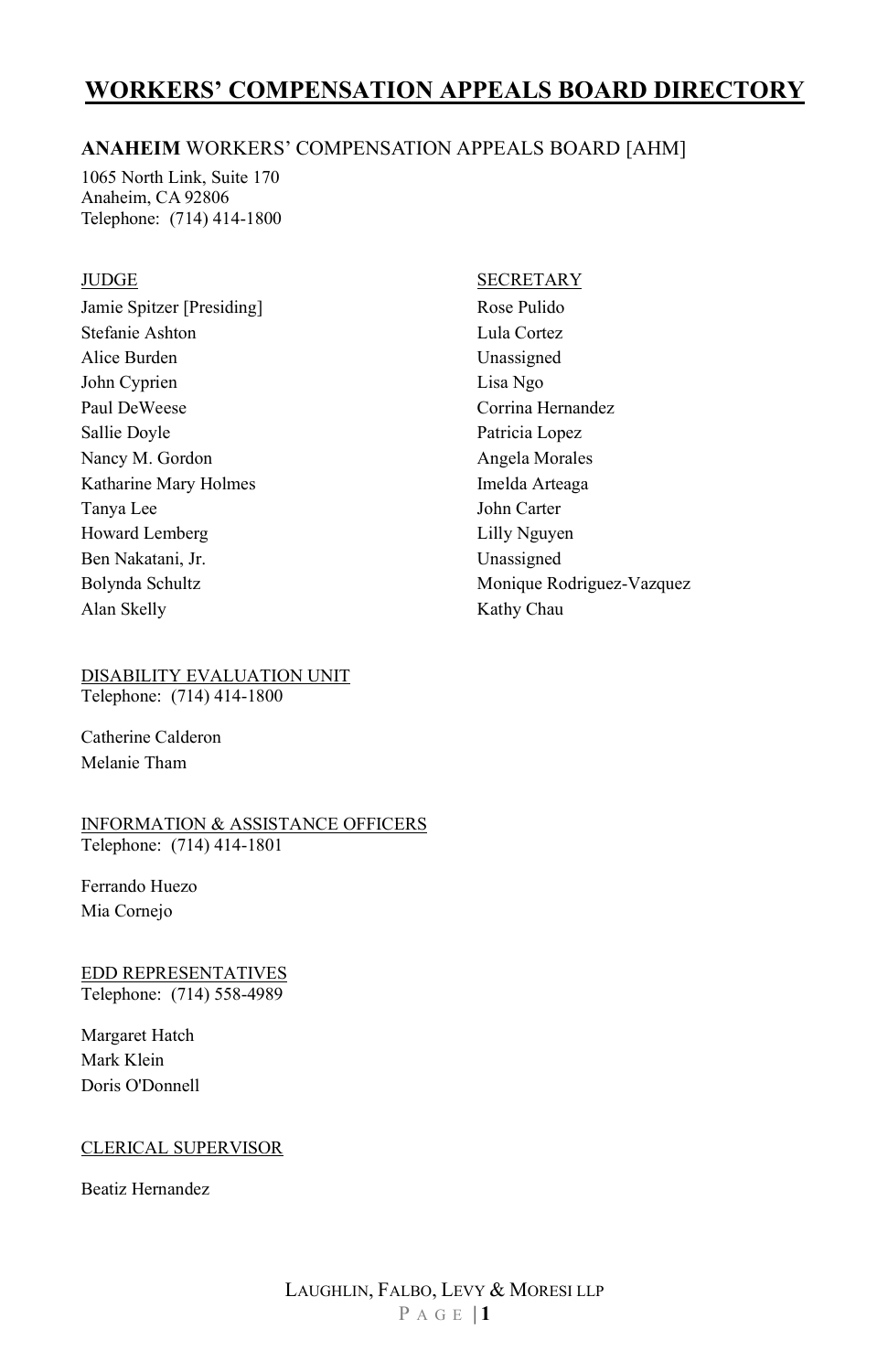#### **BAKERSFIELD** WORKERS' COMPENSATION APPEALS BOARD [BAK]

1800 30<sup>th</sup> Street, Suite 100 Bakersfield, CA 93301 Telephone: (661) 395-2723

JUDGE Robert Norton [Presiding] Valerie Coze Donald Johnson Marilen Zinner

**SECRETARY** 

Debbie Gonzalez Cecilia Rocha Nora Ramos Tarole Pettigrew

\* *Walk-throughs are rotational for secretary handling.* 

DISABILITY EVALUATION UNIT Telephone: (661) 395-2723

Barbara Baker

#### REHABILITATION UNIT

All Rehabilitation Claims for **BAKERSFIELD** cases handled through **FRESNO**. Dates vary.

EDD REPRESENTATIVES EDD SKI BAK P.O. Box 2405 Bakersfield, CA 93303-2405 Facsimile: (661) 335-7390

Nicole Parrish - (661) 863-6639 - E[: NParrish@edd.ca.gov](mailto:NParrish@edd.ca.gov) o[r Nichole.Parrish@edd.ca.gov/](mailto:Nichole.Parrish@edd.ca.gov/) SS# 5000-9999 Ozy Patino - (661) 335-7386 - E[: Oscar.Patino@edd.ca.gov](mailto:Oscar.Patino@edd.ca.gov) / SS# 0000-4999 Melba Perez - Office Support

#### INFORMATION & ASSISTANCE OFFICER

Cheryl Ortiz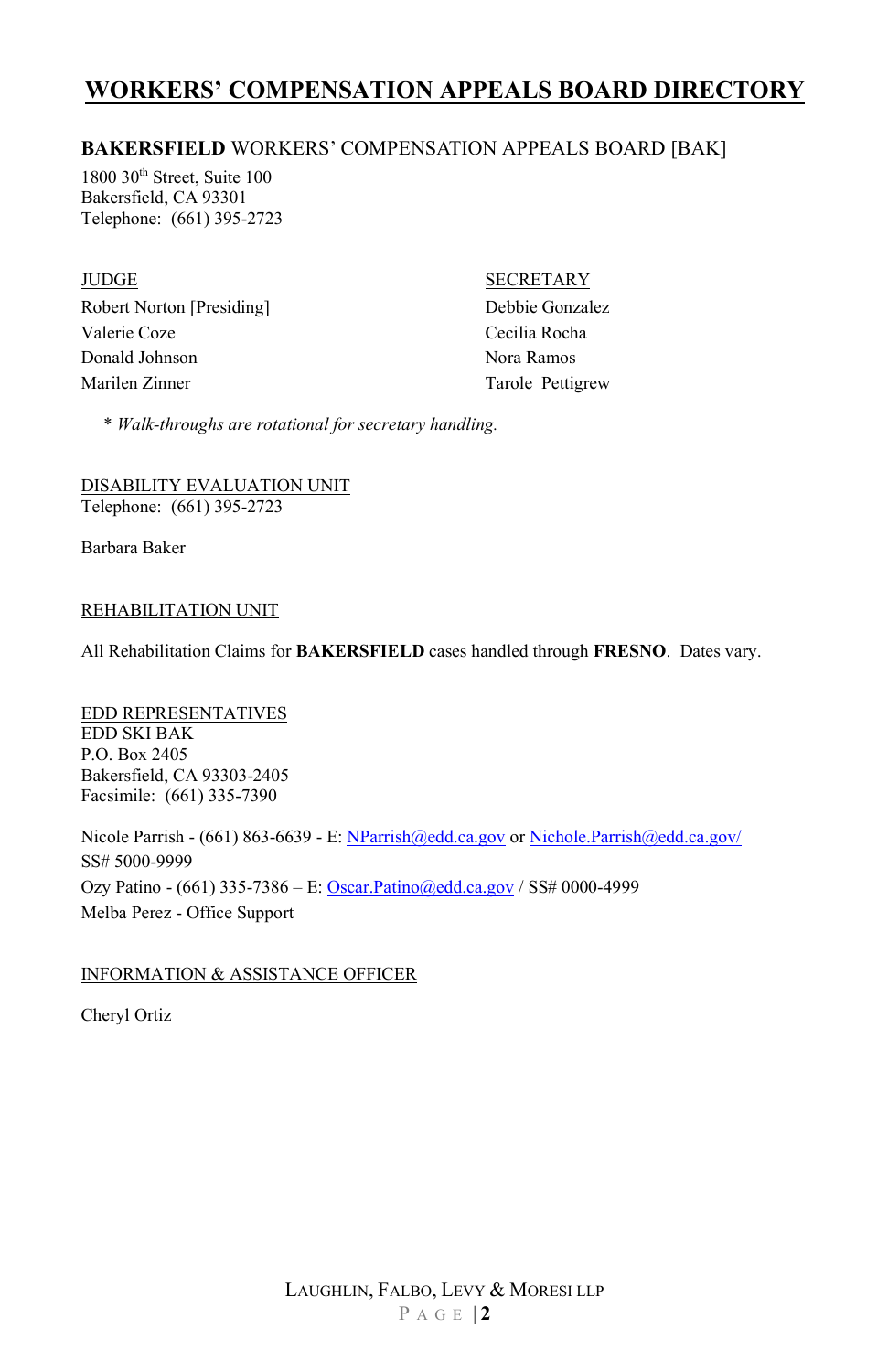#### **FRESNO** WORKERS' COMPENSATION APPEALS BOARD [FRE]

2550 Mariposa Street, Room 4078 Fresno, CA 93721-2280 Telephone: (559) 445-5051 Rosemary Escalante – Front Office Supervisor Linda – Secretarial Staff Supervisor

#### **JUDGE**

#### SECRETARY

Terry Menefee [Presiding] Javier Alabart Jeffry Diamond Brian Lee Debra Sandoval Angelique Scott Geoffrey Sims

Linda Bolton Carlette Cook Fina Vinton T. Riding Debbie Allison Leslie Collins

#### DISABILITY EVALUATION UNIT

Room 5005 Telephone: (559) 445-6428

Ruben Gomez Kyndra Grigsby

#### INFORMATION & ASSISTANCE OFFICERS Room 5005

Telephone: (559) 445-5380

Amy Knight Marie Solano

## EDD REPRESENTATIVES

P.O. Box 32, Fresno, CA 93707 Telephone: (559) 445-5317 Helen Cipolla – Supervisor

Sergio Cuevas – (559) 449-5886 – E[: Sergio..Cuevas@edd.ca.gov](mailto:Sergio..Cuevas@edd.ca.gov) / SS# 0000 – 2499 Sarah Miramontes – (559) 445-6872 – E[: Sarah.Miramontes@edd.ca.gov](mailto:Sarah.Miramontes@edd.ca.gov) / SS# 2500 – 4999 Nancy Miranda – (559) 445-5896 – E[: Nancy.Miranda@edd.ca.gov](mailto:Nancy.Miranda@edd.ca.gov) / SS# 5000 – 7499 Antolin (Tony) Penaflor – (559) 445-6872 – E: [Antolin.Penaflor@edd.ca.gov](mailto:Antolin.Penaflor@edd.ca.gov) / SS# 7500 – 9999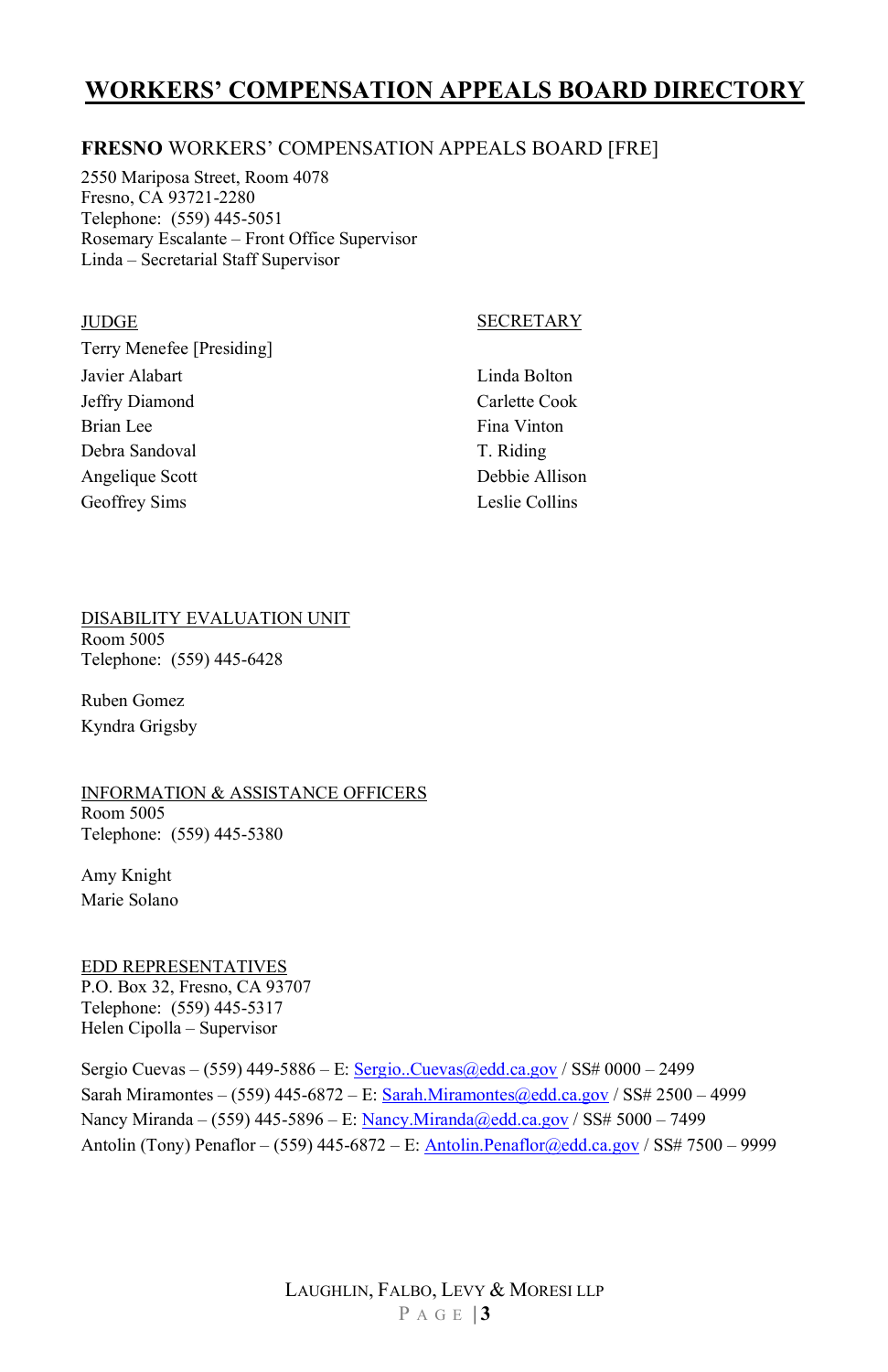#### **LONG BEACH** WORKERS' COMPENSATION APPEALS BOARD [LBO]

1500 Hughes Way, Suite C203 Long Beach, CA 90810 Telephone: (562) 590-5001

#### JUDGE

Cynthia Quiel [Presiding] Julie Feng Simon Hovakimian Michael Joy Michael Justice DeWayne Marshall Diana Marsteiner Daniel Nachison Frieda Najairan John Siqueiros Mary Thompson

#### DISABILITY EVALUATION UNIT

Telephone: (562) 590-5017

Mallory Aidells Vladamir Mihalovic

#### INFORMATION & ASSISTANCE OFFICERS Telephone: (562) 590-5240

Rose Stephanian Juan Gomez

EDD REPRESENTATIVES Telephone: (562) 984-1604

Margaret Torres - (562) 984-1623 Gwen Steward - (562) 984-1622 Cuqui Gonzalez - (562) 984-1607 Luz Hernandez - (562) 984-1604 Angelia Judkins - (562) 984-1621 Loretta Christian - (562) 984-1614

#### CLERICAL SUPERVISOR

Marisol Halyard

#### SECRETARY

Karen Espinosa Unassigned Unassigned Unassigned Charise Rogers Melissa Bermijo Unassigned Unassigned Unassigned Lumen Damaso Del Reyes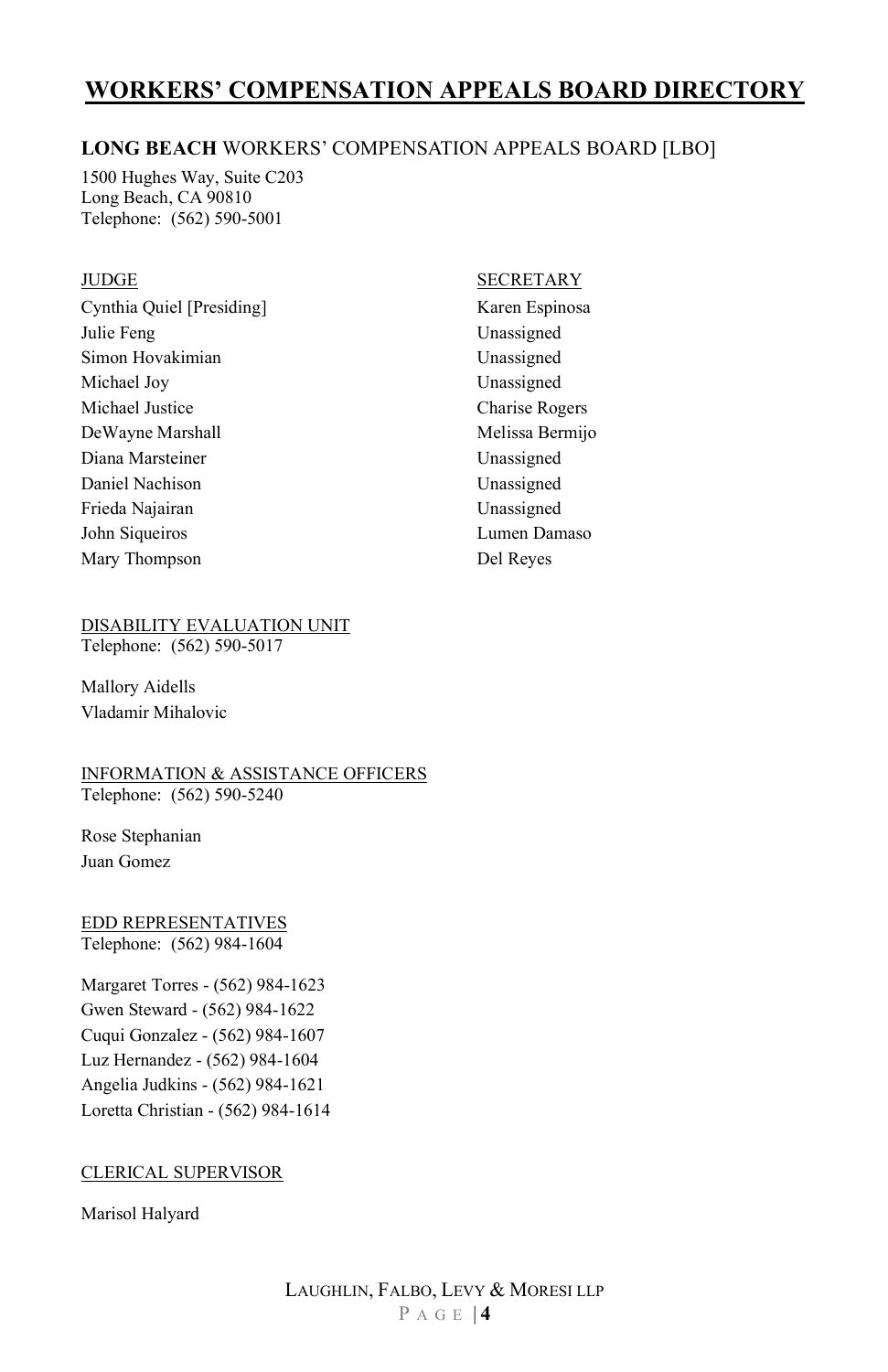#### **LOS ANGELES** WORKERS' COMPENSATION APPEALS BOARD [LAO]

320 W. 4<sup>th</sup> Street, 9<sup>th</sup> Floor Los Angeles, CA 90013-1105 Telephone: (213) 576-7335

#### **JUDGE**

Robert Rassp [Presiding] Karinneh Aslanian Penny Barbosa Jerilyn Cohen Daniel Dobrin Jay Downey Michael Holmes Desirae Hutchison Kacey Keating Isabel Lallana Elisha Landman Andrew Malagon Edgar Medina Lori Oesterreich-Holmes Lois Owensby Diane Phillips Kristina Woo

#### **SECRETARY**

Rosalva (Rose) Morales Yvette Pina Lydia Hunter Hazel Ballister Kimberly Townsend Rotation calendar John Huetteman Rosalva (Rose) Morales Maribel Santillan Maribel Santillan Mary Sena Mary Gray Rotation calendar Rotation calendar Ana Marin Beltran Linda Simien Michelle Ramirez

#### DISABILITY EVALUATION UNIT

Telephone: (213) 576-7426

Alana Sprague Amy Toukhlandjian Mai Vuong

#### INFORMATION & ASSISTANCE OFFICERS

Telephone: (213) 576-7389 Olivia Iniguez  $(A - L)$ Rose Stephanian ( $M - Z$ )

#### EDD REPRESENTATIVES

Telephone: (213) 337-4018 Yvan Cano

Phil Jackson

#### **NOTICE**

The WCAB Los Angeles Office is closed on Fridays for Walk-Throughs, Files Pulls, Block Settings, Etc. No cases will be set.

**The Rehabilitation Unit and Information & Assistance Offices remain open.** 

The WCAB will be open for: 1) Filing Documents such as Petition for Reconsideration; 2) The Photocopying of Files.

#### LAUGHLIN, FALBO, LEVY & MORESI LLP P A G E | **5**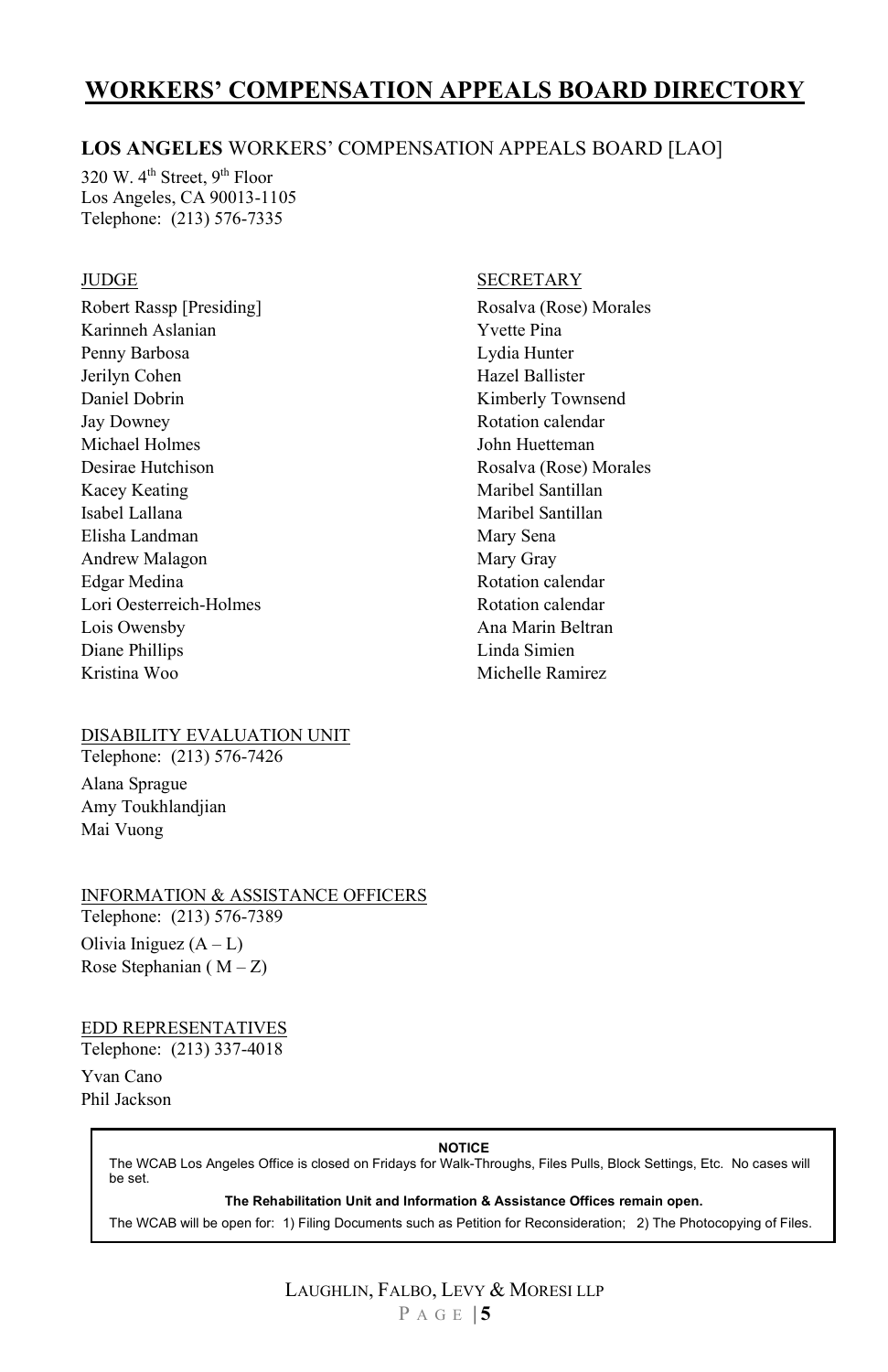#### **MARINA DEL REY** WORKERS' COMPENSATION APPEALS BOARD [MDR]

4720 Lincoln Blvd., 2nd Floor Marina Del Rey, CA 90292 Telephone: (310) 482-3820

#### JUDGE

Gregory Palmberg [Presiding] Paige Levy [Chief Judge] Elliott Borska Martha Gaines Sandra Graper Elena Jackson Yvonne R. Jones Jared Klipfel Ivy Mi Cirina Rose Tommy Ruedaflores Terry Smith Robert Spoeri Lisa Sussman Jacqueline Walker Jeffrey Ward

#### SECRETARY

Lucy Barraga Lucy Barraga Dena Grariados Sona Meguerian Sharon King Elizabeth Alonzo Zenobia Akindipe Barbara Garcia Adrianna Clark Alicia Jung (Shin Hai Jung) Ledronna Smith Ruth Barrios Ed Morales Monica Lori Jennifer Harden Sherri Barber

#### DISABILITY EVALUATION UNIT Telephone: (310) 482-3868

Sandy Cheung Thom Meissnest

INFORMATION & ASSISTANCE OFFICERS Telephone: (310) 482-3858

EDD REPRESENTATIVES Telephone: (310) 482-3861

Michelle Hill Phil Jackson Tyren Naulls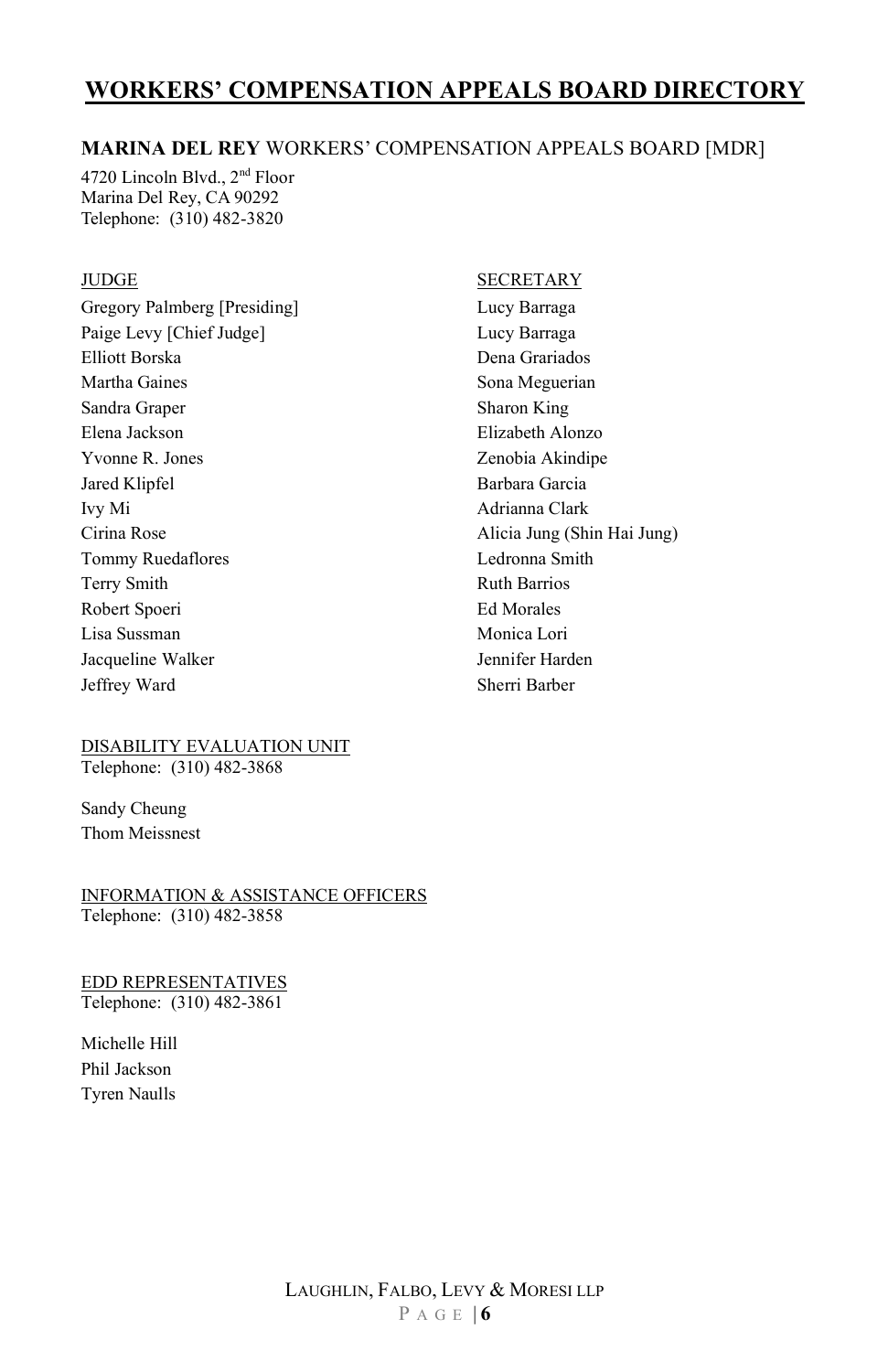#### **OAKLAND** WORKERS' COMPENSATION APPEALS BOARD [OAK]

1515 Clay Street, 6<sup>th</sup> Floor Oakland, CA 94612 Telephone: (510) 622-2866

#### JUDGE

Gene Lam [Presiding] Therese Da Silva Erin Finnegan Jeffrey Friedman Terri E. Gordon James Griffin Tammy Homen Alison Howell Christopher Miller Thomas Russell Lilla Szelenyi

#### DISABILITY EVALUATION UNIT

Telephone: (510) 622-2859

Tani Kizer, Consultant JoAnn Kawakami, Consultant Joann Baldwin, Clerk Alexander Ramirez-Lee, DEU Rater

#### INFORMATION & ASSISTANCE OFFICERS

Telephone: (510) 622-2861 Facsimile: (510) 622-3295

Jennifer Gemmel Cindy Lee Ruben Ramirez

#### **SECRETARY**

Rali Abdullah Kelly Vallarino Samuel Zelalem Xia Oyan Wu Kathi Mills Lily Acosta Kimya Jamerson Sandhya Prasad Nelia Lacap Robin Oosterbaan Carla Albano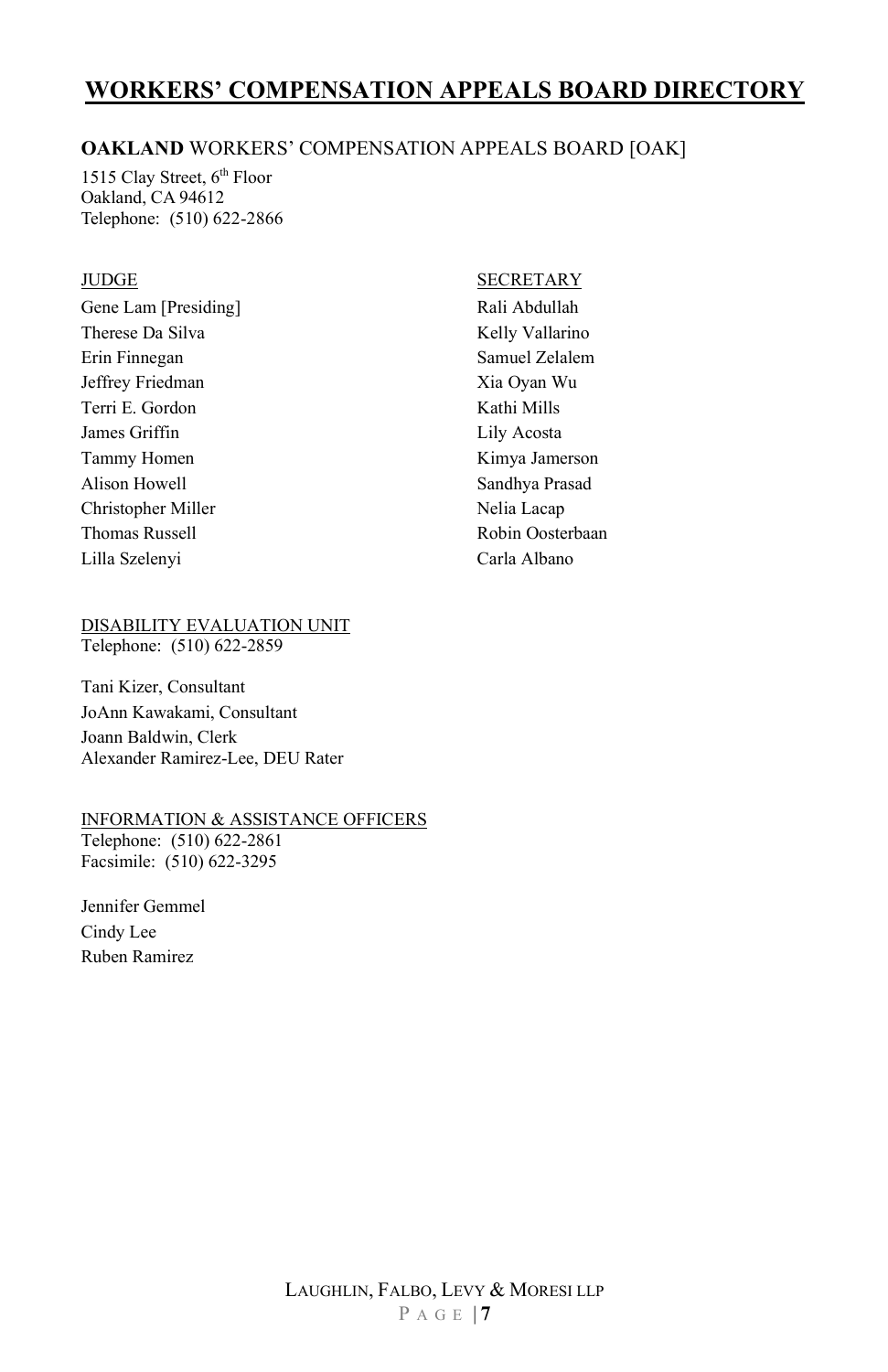#### **OXNARD** WORKERS' COMPENSATION APPEALS BOARD [OXN]

1901 N. Rice Avenue, Suite 200 Oxnard, CA 93030 Telephone: (805) 485-2533

#### JUDGE

Robert Hjelle [Presiding] William Carero Peter Christiano Michael Greenberg Robert M. Mays Jeffrey Morgan

#### **SECRETARY**

Dawn Shoenberger Geri Muller Delilah Strother Unassigned Ivonne Solis Sonia Hernandez

DISABILITY EVALUATION UNIT Telephone: (805) 485-4423

Jennie Goran Ann Simshauser

INFORMATION & ASSISTANCE OFFICERS Telephone: (805) 485-3528

#### EDD REPRESENTATIVES Telephone: (805) 568-1351 Facsimile: (805) 568-1377

Gemma Keshishyan Bill Hellriegel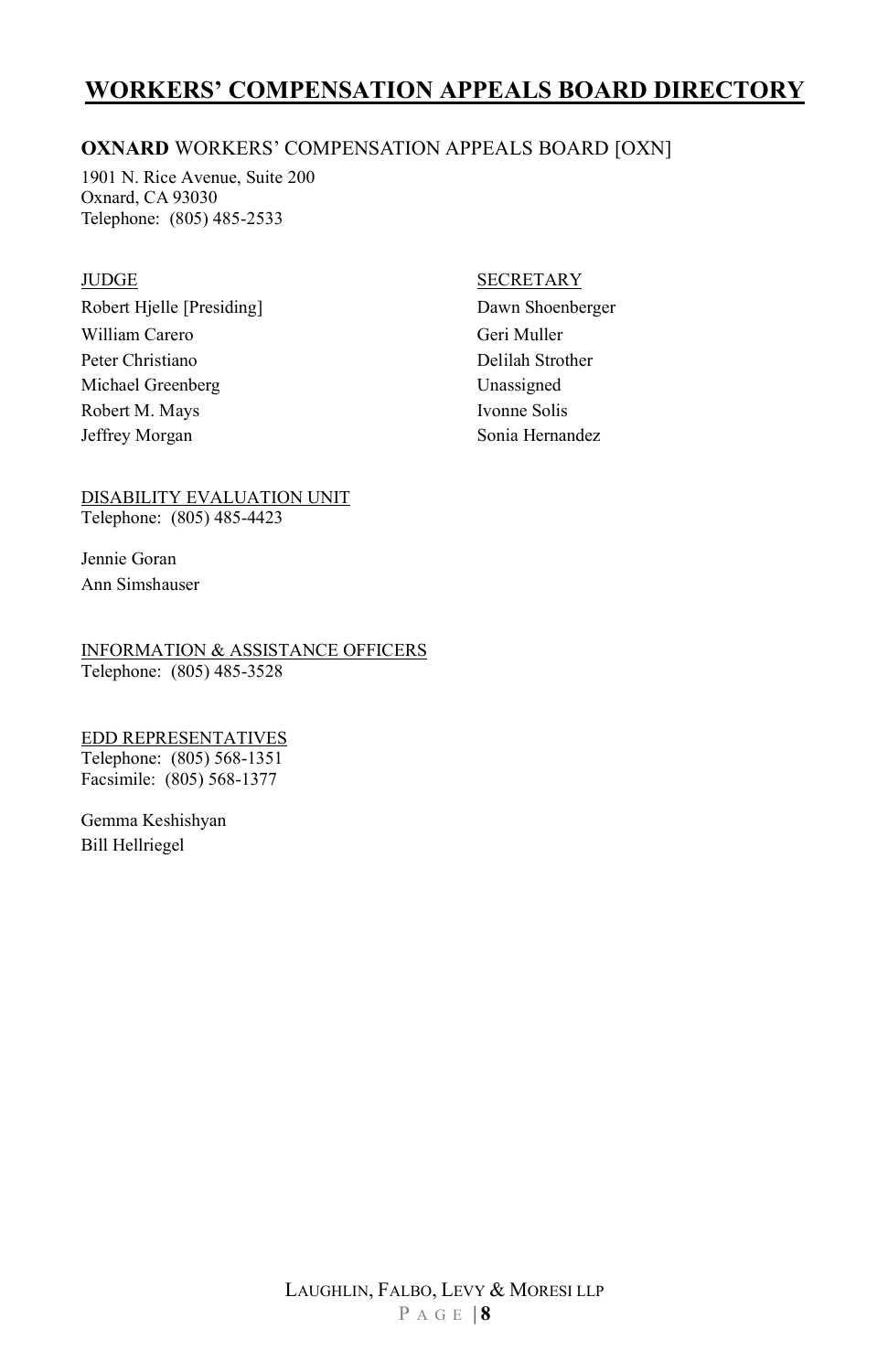#### **POMONA** WORKERS' COMPENSATION APPEALS BOARD [POM]

732 Corporate Center Drive Pomona, CA 91768 Telephone: (909) 623-4301 Main WCAB Call Center: (909) 469-1601 7:00 am – 5:00 pm

#### JUDGE

George Reny [Presiding] Helen Bather Charles Bentley Sharron Bernal Rodney Amy Britt Kathryn Coutts Ashly Odor Monica Reyes Bernie Williamson

#### **SECRETARY**

Aracelie Saavedra Lilian Chen Keith Ruiz Ana Hernandez Toby Hajjar Ana Ramirez Rotating Janet Barajas Damaris G.

#### DISABILITY EVALUATION UNIT

Mark Evans

INFORMATION & ASSISTANCE OFFICERS Telephone: (909) 623-8568

Cesar Kathy

#### EDD REPRESENTATIVES

Only 2x/week-various reps rotate throughout various boards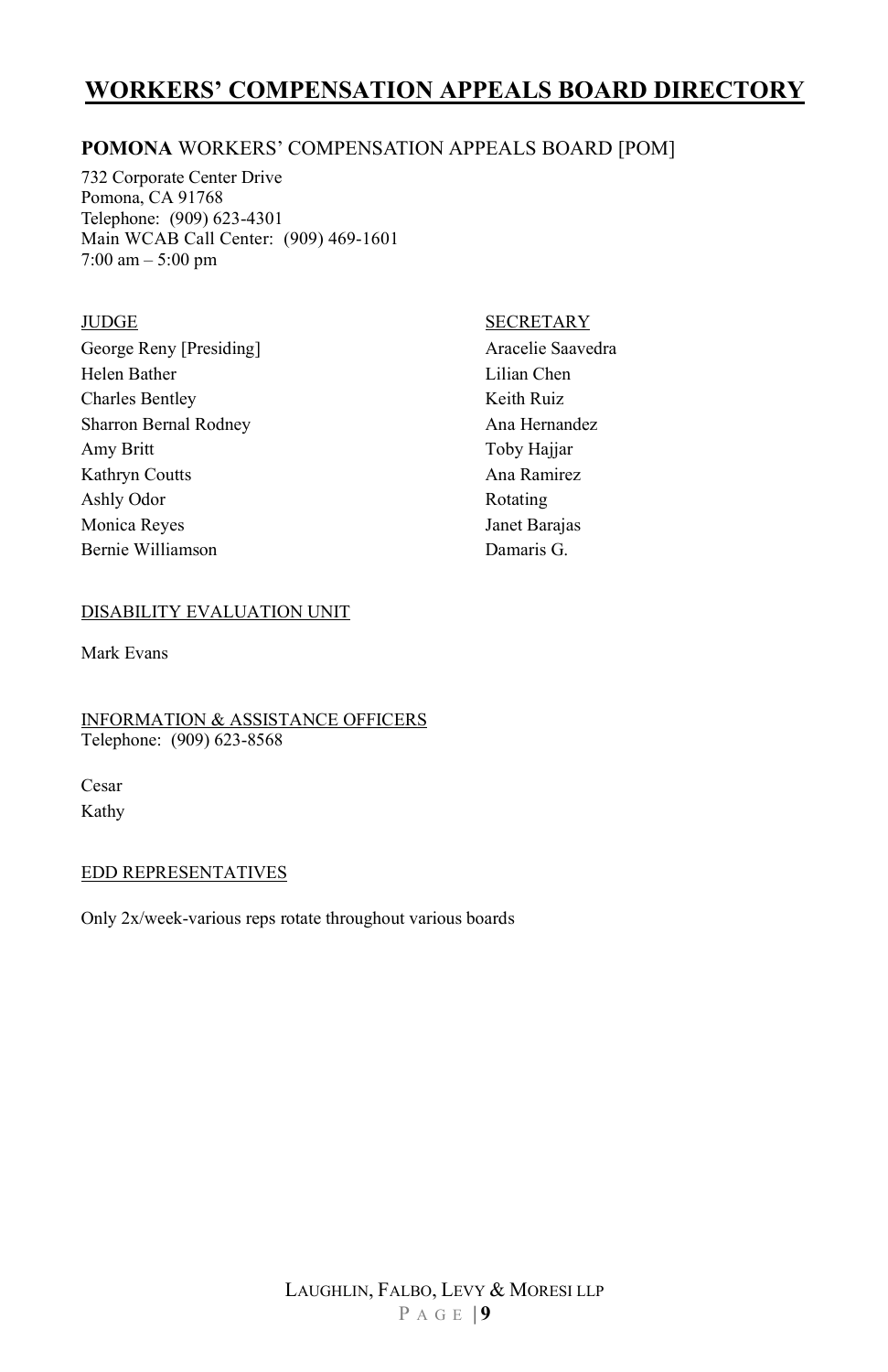#### **REDDING** WORKERS' COMPENSATION APPEALS BOARD [RDG]

250 Hemsted Drive, 2nd Floor, Suite B Redding, CA 96002 Telephone: (530) 225-2845

#### **JUDGE**

TBD [Presiding] Mary Sulprizio Curtis Swanson

#### SECRETARY

Charlotte Pacheco Kelly Thayer Charlotte Pacheco

#### CALENDAR CLERK

Angie Velasano-Wilson

DISABILITY EVALUATION UNIT Telephone: (530) 225-3179

Erika Callegari / Rater (530) 225-3179 Rachael Malner / Clerk (530) 225-2214

INFORMATION & ASSISTANCE OFFICER Telephone: (530) 225-2246

Diana Allred

REHABILITATION UNIT All Rehabilitation Claims for **REDDING** cases handled through **SACRAMENTO**.

EDD REPRESENTATIVES P.O. Box 8190, Chico, CA 95927 Telephone: (530) 895-4350

Jennifer Cole (530) 895-4330 / SS# 5000-9999 Millie Cruz (530) 895-4316 / SS# 0000-4999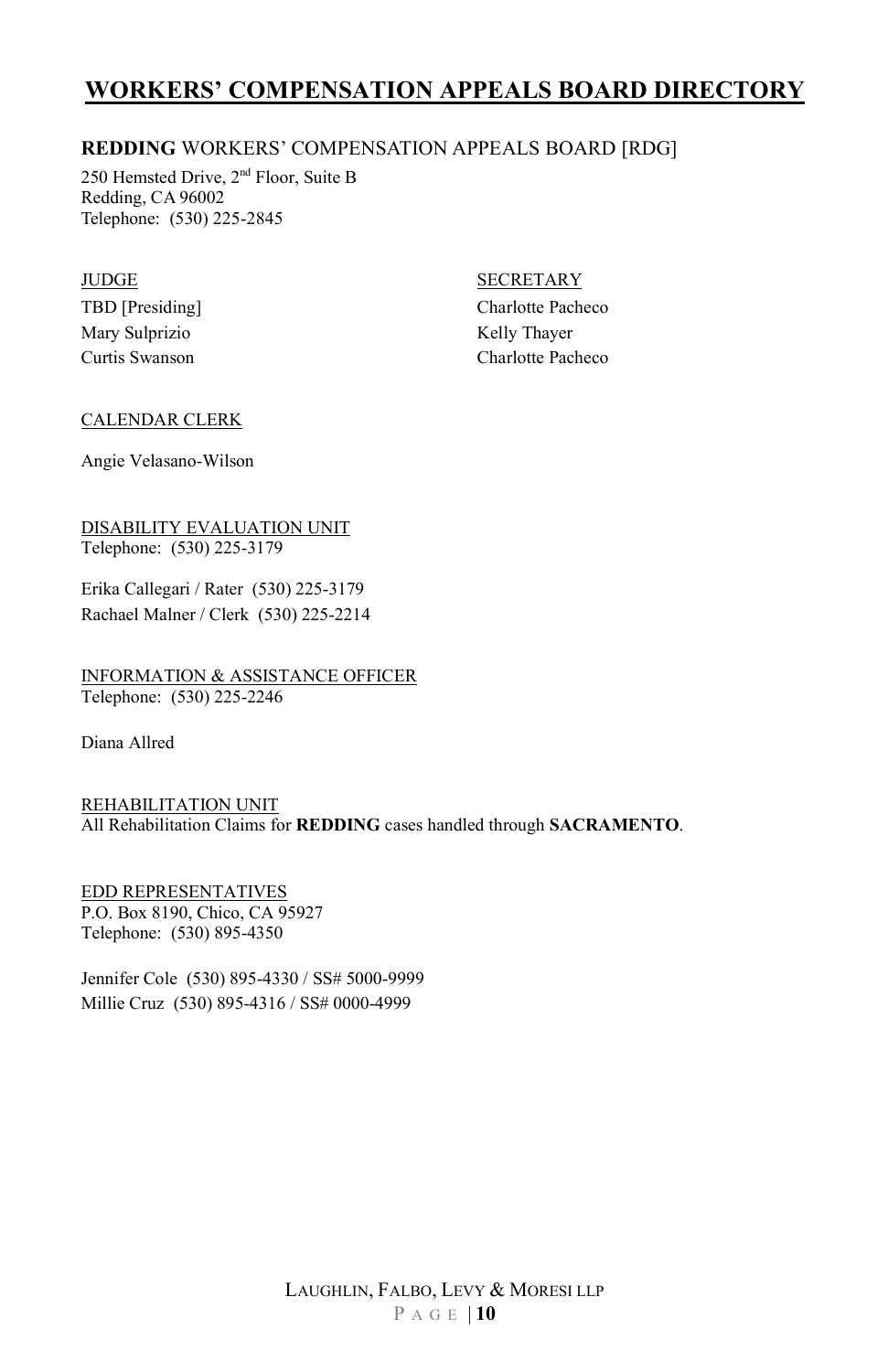#### **RIVERSIDE** WORKERS' COMPENSATION APPEALS BOARD [RIV]

3737 Main Street, Suite 300 Riverside, CA 92501 Telephone: (951) 782-4269 Facsimile: (951) 782-3275

#### **JUDGE**

Timothy Sanford-Wachtel [Presiding] Amy Godfrey Robert Hill Eric Thompson David Thorne Jeff Wilson Eric Yee

#### DISABILITY EVALUATION UNIT Telephone: (951) 782-4345

Sue Berries Shannon Bess Abbie Santiago

#### INFORMATION & ASSISTANCE OFFICERS Telephone: (951) 782-4347

Letty Savalza

#### EDD REPRESENTATIVES

#### All EDD claims for **RIVERSIDE** cases handled through **SAN BERNARDINO**

#### SECRETARY

Rodneca Enghlish Alexus Theresa Gloria Garcia

Patricia Domingez Jessica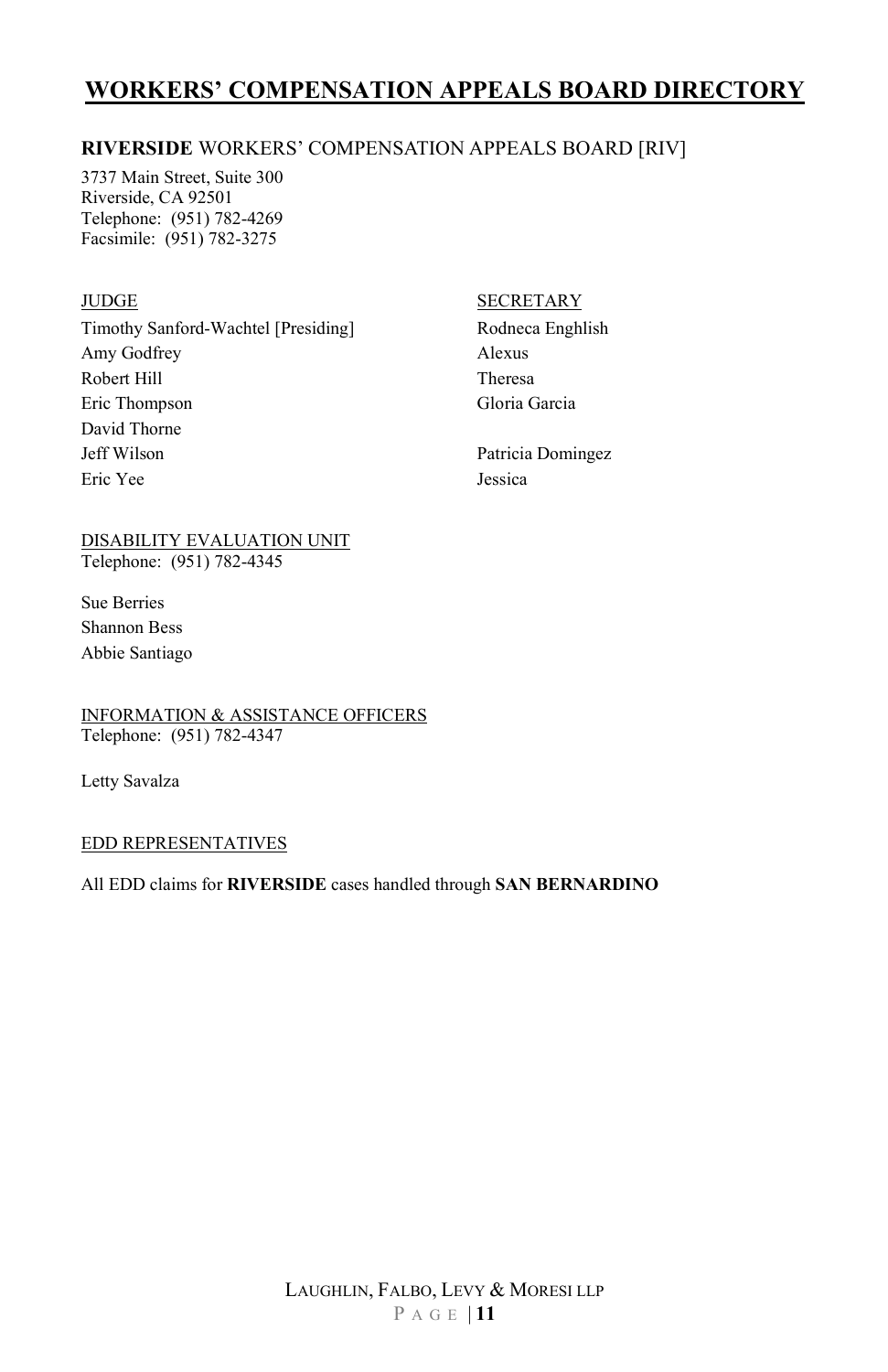#### **SACRAMENTO** WORKERS' COMPENSATION APPEALS BOARD [SAC]

160 Promenade Circle, Suite 300 Sacramento, CA 95834 Telephone: (916) 928-3101

#### JUDGE

Noah Tempkin [Presiding] Ariel Aldrich Christopher Brown Darcy Kosta Eric Ledger Sarah Lopez Peter Wilkens

#### SECRETARY

Yvette Llamas Yvette Llamas Lisabeth Lopez Wendi Dubose Wendi Dubose Teri Wade Marian Lindsey

DISABILITY EVALUATION UNIT Telephone: (916) 928-3150

Pia Hampton

INFORMATION & ASSISTANCE OFFICERS Telephone: (916) 928-3158

Michelle Huntington

EDD REPRESENTATIVES Telephone: (916) 928-4790

Earl Parkinson [Earl.Parkinson@edd.ca.gov](mailto:Earl.Parkinson@edd.ca.gov)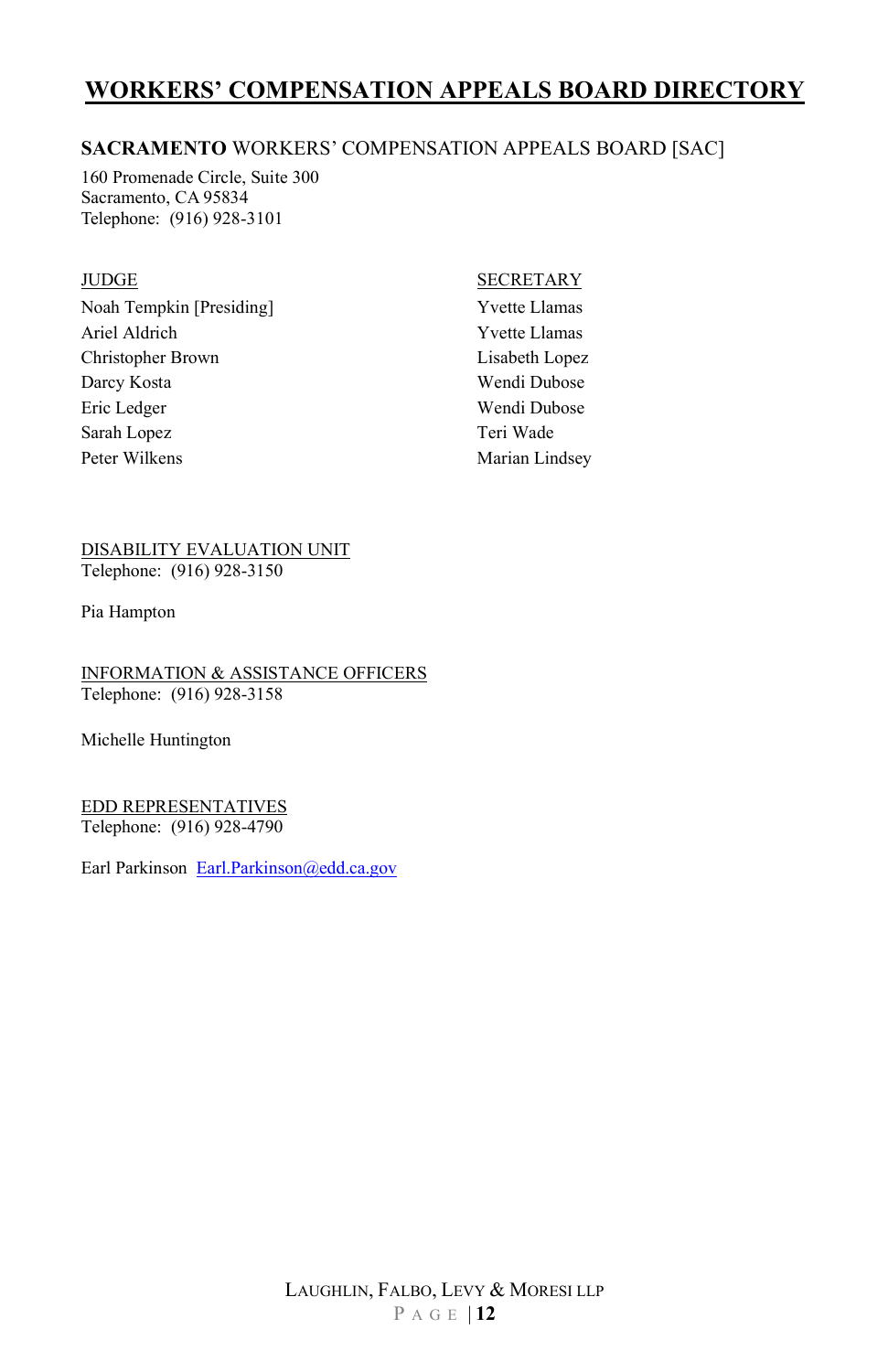#### **SALINAS** WORKERS' COMPENSATION APPEALS BOARD [SAL]

1880 North Main Street, Suite 100 Salinas, CA 93906-3486 Telephone: (831) 443-3060 - A*nswering service (7:00am – 6:00pm). Calls returned within 24 hours.*

#### JUDGE

John Durr [Acting Presiding] Roisilin Riley Michael Young

#### SECRETARY

Nora Martinez Iliza Diaz Selene Ogden

DISABILITY EVALUATION UNIT Telephone: (831) 443-3022

Leticia Granados, DEU Secretary

INFORMATION & ASSISTANCE OFFICERS Telephone: (831) 443-3058

Josefina Ramirez

#### EDD REPRESENTATIVES

Aiden Ogamba - (408) 277-9574 / TeleWork (279) 234-6699 Mario Flores - (408) 277-9548 / TeleWork (916) 639-1745 Marisa Zulueta (Program Manager) – (408) 277-9514

CLERICAL ISSUES Telephone: (831) 443-3097

Elizabeth Ogden Cari Serano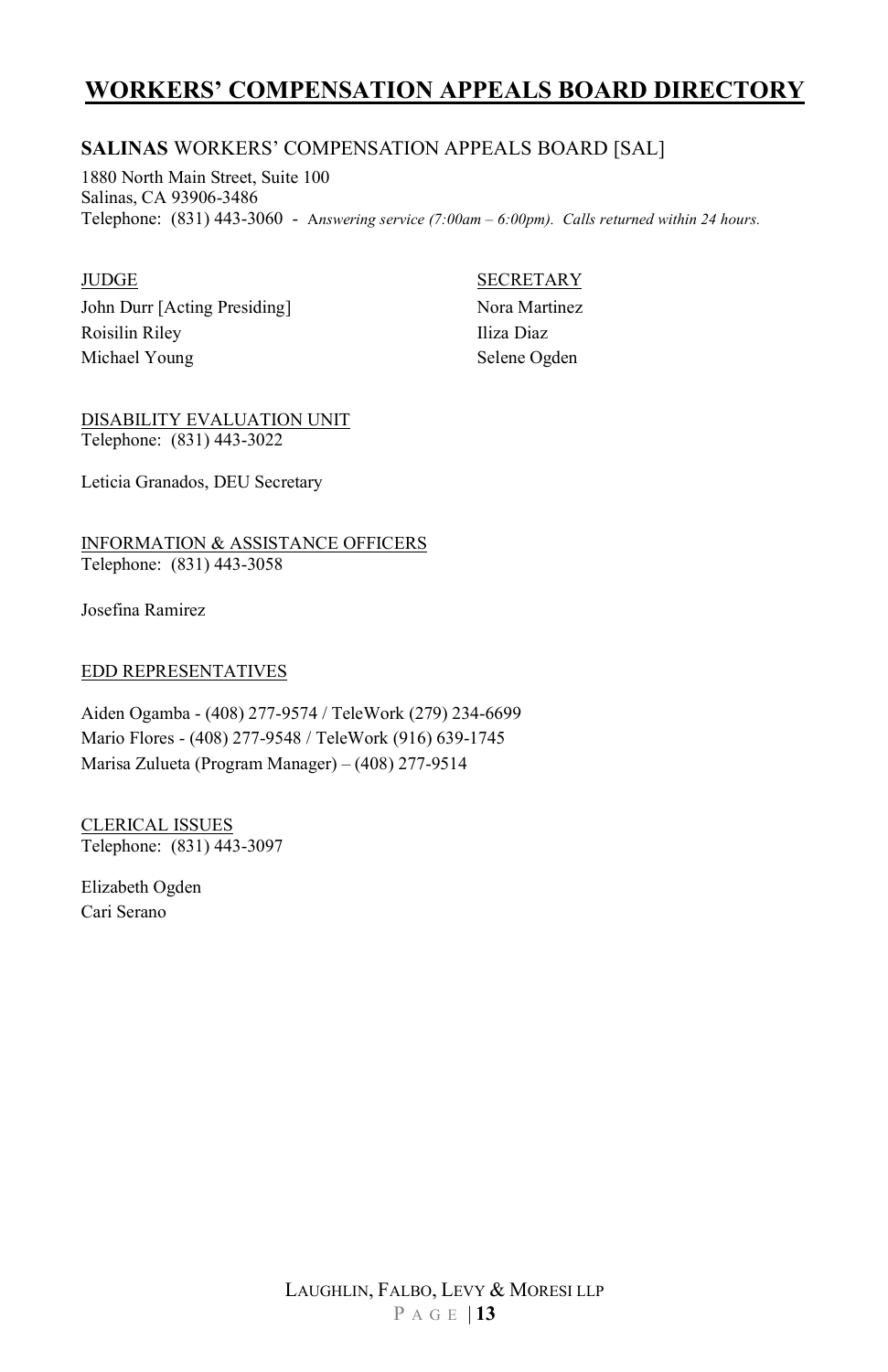#### **SAN BERNARDINO** WORKERS' COMPENSATION APPEALS BOARD [SBR]

464 W. 4<sup>th</sup> Street, Suite 239 San Bernardino, CA 92401 Telephone: (909) 383-4341 Facsimile: (909) 383-6267

#### **JUDGE**

Suzanne Banks [Presiding] Jason Buscaino Jody Eaton Robert Haugan Tracey Hughes Myrtle Petty Sevan Setian

#### DISABILITY EVALUATION UNIT Telephone: (909) 383-6363

Jane Brown (Supervisor) Abby Santiago

INFORMATION & ASSISTANCE OFFICERS Telephone: (909) 383-4522

Stella Wolfe (Supervisor) Les Avrett Adrianna Gastulem

#### EDD REPRESENTATIVES

P.O. Box 781, San Bernardino, CA 92407 Telephone: (909) 388-7655

Laneisna Bayliss - (909) 388-7683 Charlene Glass - (909) 884-2307 Terrence Hine - (909) 885-8539 Marisa Para - (909) 388-7641 WC Community Line - (909) 388-7681

#### SECRETARY

Marta Cecilia Kelly Marta Tori Calcote Jaime Shehee Marta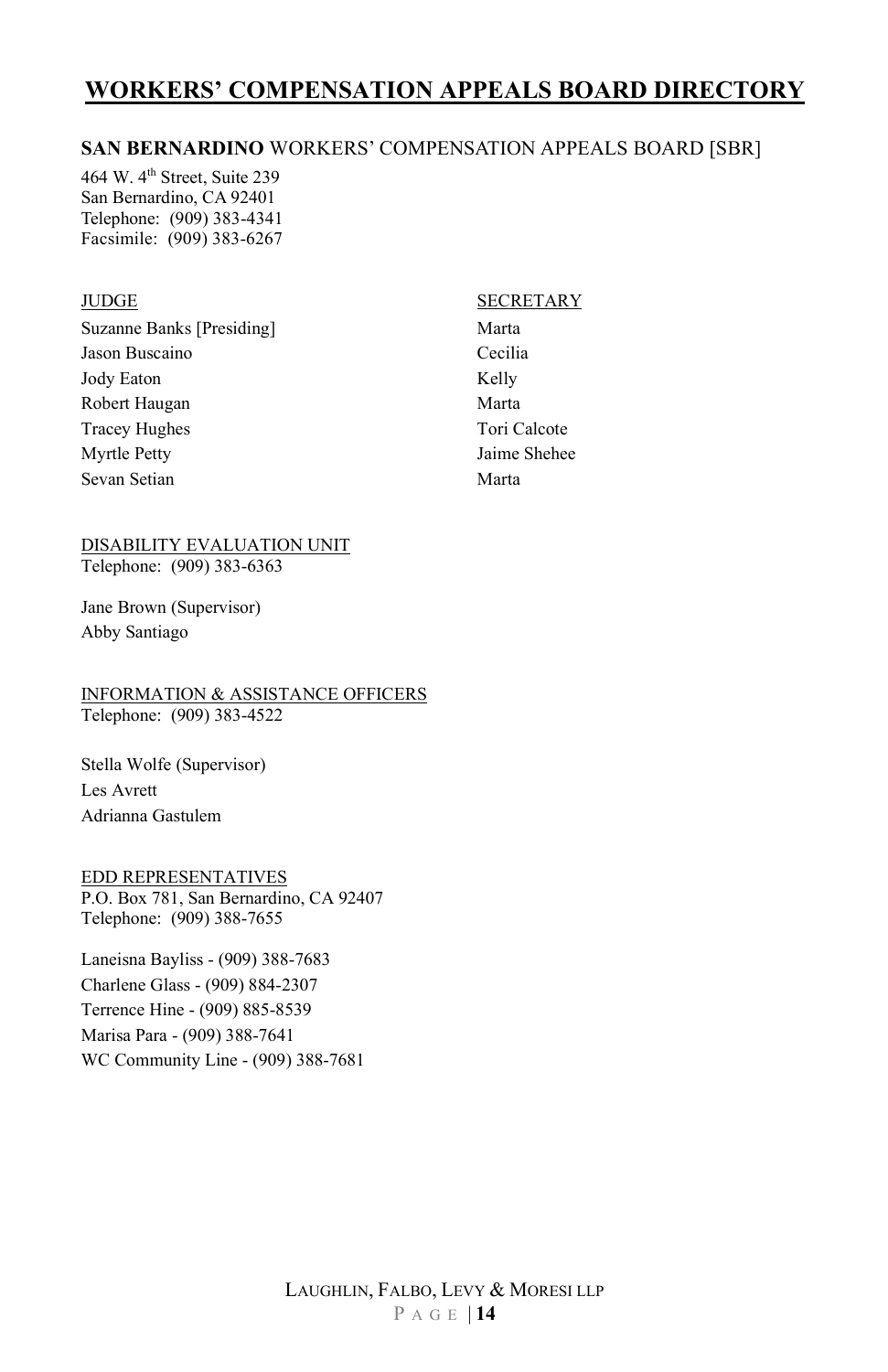#### **SAN DIEGO** WORKERS' COMPENSATION APPEALS BOARD [SDO]

7575 Metropolitan Drive, Suite 202 San Diego, CA 92108 Telephone: (619) 767-2083

#### JUDGE

Clifford Levy [Presiding] Linda Atcherley Jeffrey Bruflat Wade DiCosmo Alicia Hawthorne Mark Romano Andrew Shorenstein Michelle Utter Douglas Webster

#### DISABILITY EVALUATION UNIT

Telephone: (619) 767-2081 Facsimile: (619) 767-2198

Carmen Eustquio Kim Jones

#### INFORMATION & ASSISTANCE OFFICERS Telephone: (619) 767-2082

Bryce Johnson - (619) 358-1840 Lisa Larroca - (619) 358-1839

#### EDD REPRESENTATIVES Telephone: (619) 689-6781

Facsimile: (619) 686-5805

WCAB EDD Telephone: (619) 686-5804

#### SECRETARY

Nicole Morgan Nichelle Epps Tuyesn Dao Julissa Moreno Pamela Meneley Lionel Vasquez Sylvia Arnold Vivian Co Unassigned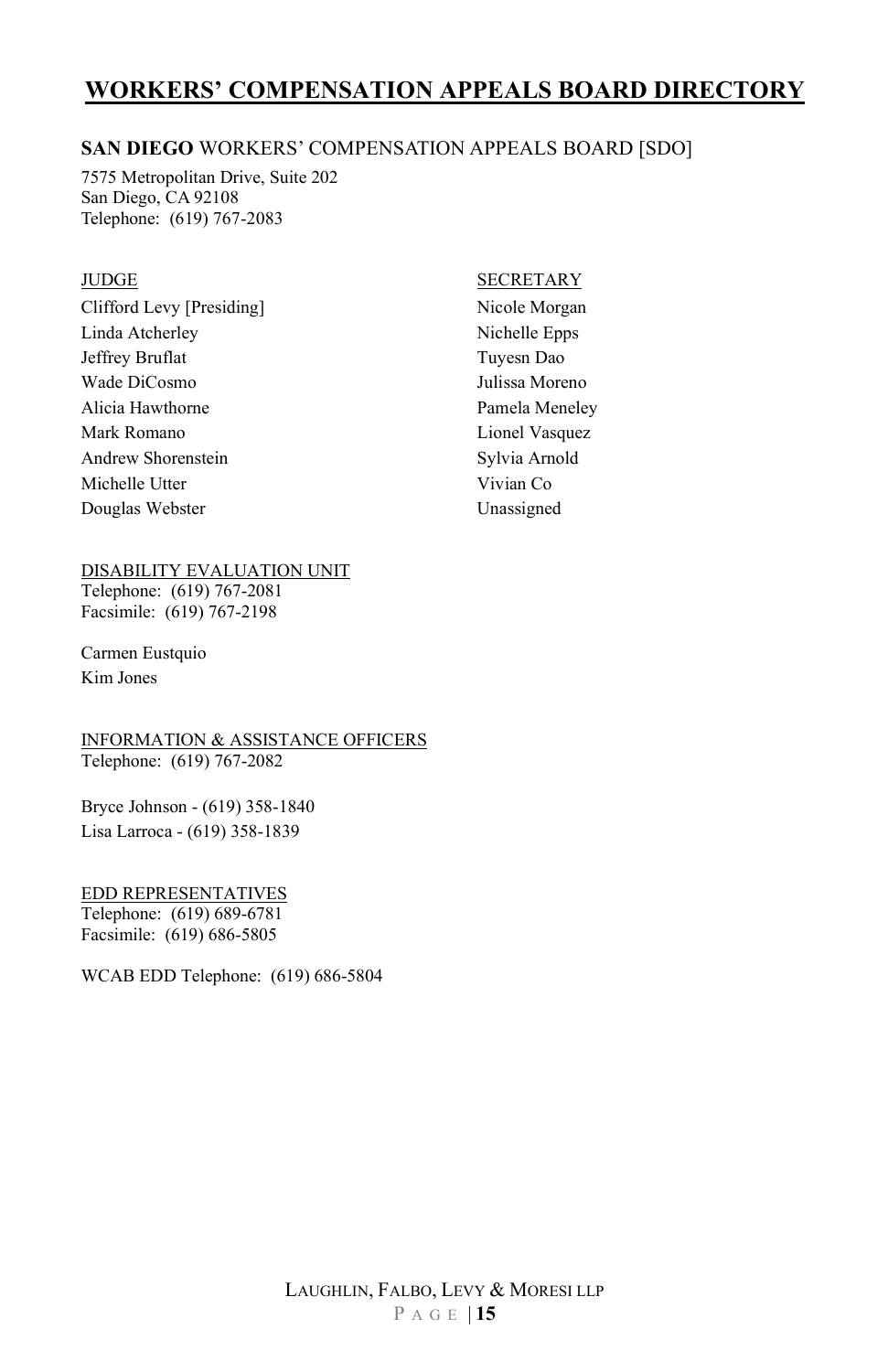#### **SAN FRANCISCO** WORKERS' COMPENSATION APPEALS BOARD [SFO]

455 Golden Gate Avenue, 2nd Floor San Francisco, CA 94102 Telephone: (415) 703-5011 Facsimile: (415) 703-5045

#### **JUDGE**

Farai M. Alves Colleen Casey Elizabeth Dehn Eugene Gogerman Lawrence Keller Francie R. Lehmer Irum Rahman

#### **SECRETARY**

Jonathan Rico Lionel Vasquez Amy Tang-Yu Angelina Paradiso Jennifer Chan Jonathon Rico

DISABILITY EVALUATION UNIT Telephone: (415) 703-5030

Jill Comyford Gary Tom

INFORMATION & ASSISTANCE OFFICERS Telephone: (415) 703-5020

Eduardo Santana Ping Wong

EDD REPRESENTATIVES

P.O. Box 193534, San Francisco, CA 94119-3534 Telephone: (415) 929-5768

Linda Lam Nora Smith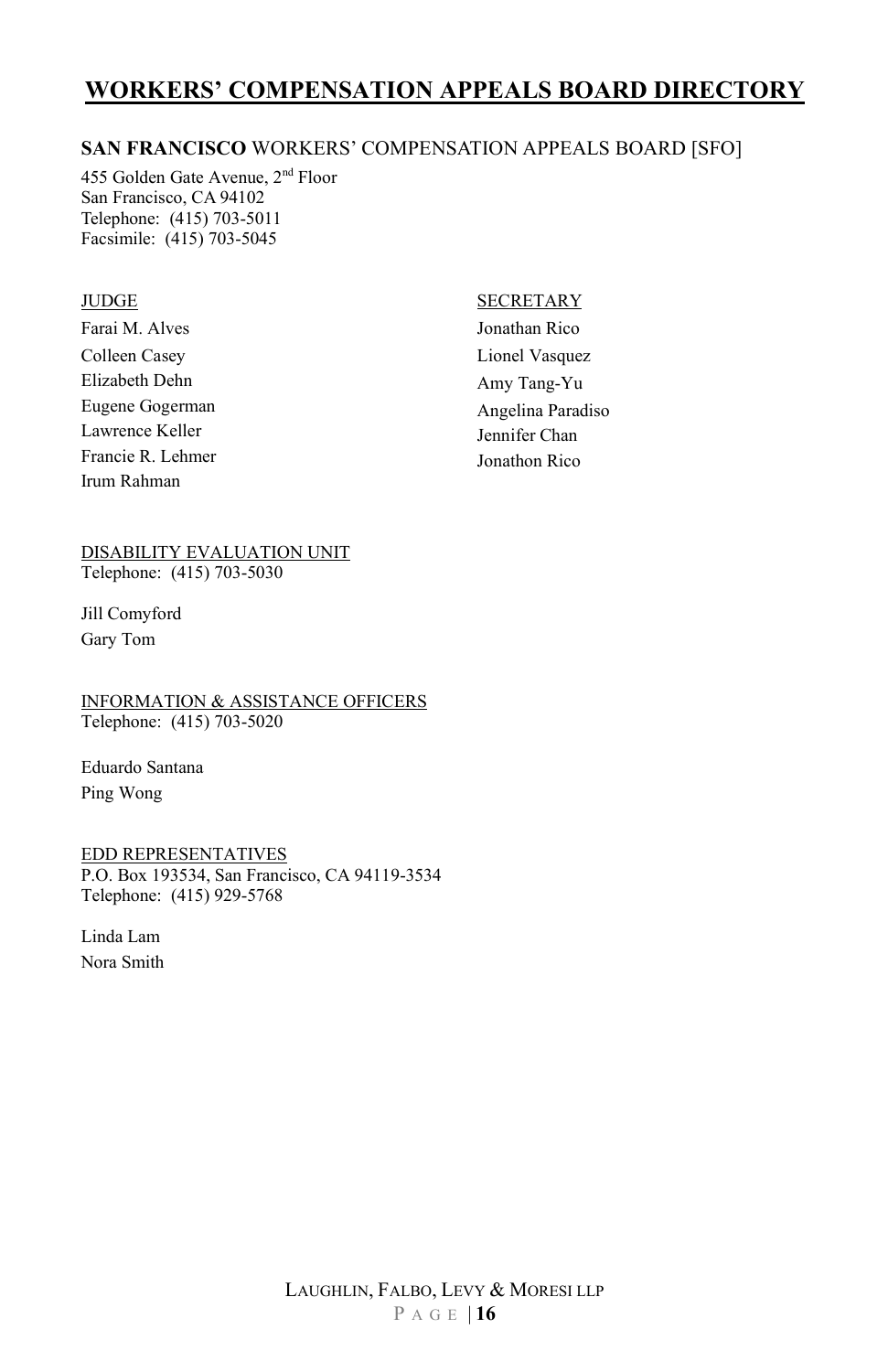#### **SAN JOSE** WORKERS' COMPENSATION APPEALS BOARD [SJO]

100 Paseo de San Antonio, Suite 241 San Jose, CA 95113-1246 Telephone: (408) 277-1246 - *Answering service (7:00am – 6:00pm). Calls returned within 24 hours.* Facsimile: (408) 277-1056

#### **JUDGE**

Steven Tuan [Presiding] Norma Luisa Acosta David Lauerman Dora Padilla Pauline Suh Robert K. Wickler

#### SECRETARY

Melissa Barrera-Ledesma Melissa Barrera-Ledesma Ngan Ly Mary Zhong Ofelia Martinez Corazon Santos

#### DISABILITY EVALUATION UNIT Telephone: (408) 277-2027

Fred Zeid Lily – DEU Clerk

INFORMATION & ASSISTANCE OFFICERS Telephone: (408) 277-1292

Lupe Acosta (Last names ending in  $A - M$ ) Leticia Rosado (Last names ending in  $N - Z$ )

#### EDD REPRESENTATIVES

Janet Brown - (408) 277-9554 / TeleWork (916) 639-1671 Aidan Ogamba - (408) 277-9574 / TeleWork (279) 234-6699 Mario Flores - (408) 277-9548 / TeleWork (916) 639-1745 Marisa Zulueta (Program Manager) – (408) 277-9514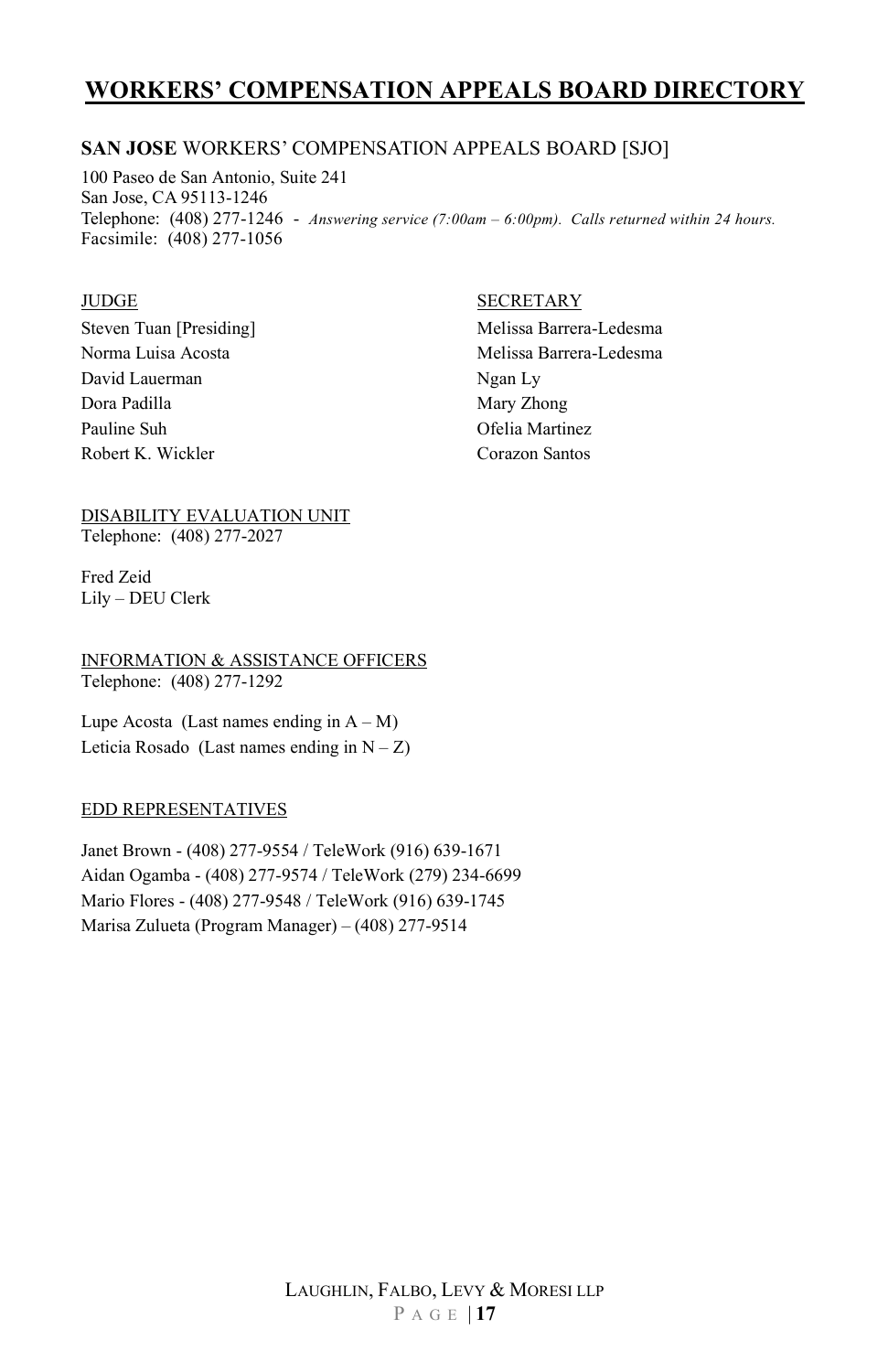#### **SAN LUIS OBISPO** WORKERS' COMPENSATION APPEALS BOARD [SLO]

4740 Allene Way Suite 100 San Luis Obispo, CA 93401 Telephone: (805) 596-4153

#### JUDGE

#### **SECRETARY**

John Durr [Presiding] James Zerboni

Sonia Rodriguez

DISABILITY EVALUATION UNIT Telephone: (805) 596-4157

Desiree Shroyer

INFORMATION & ASSISTANCE OFFICERS Telephone: (805) 596-4168

Tim Brown [- tbrown@dir.ca.gov](mailto:tbrown@dir.ca.gov) 

EDD REPRESENTATIVES Telephone: (805) 549-3753 - *Hearings only*

Bill Hellriegel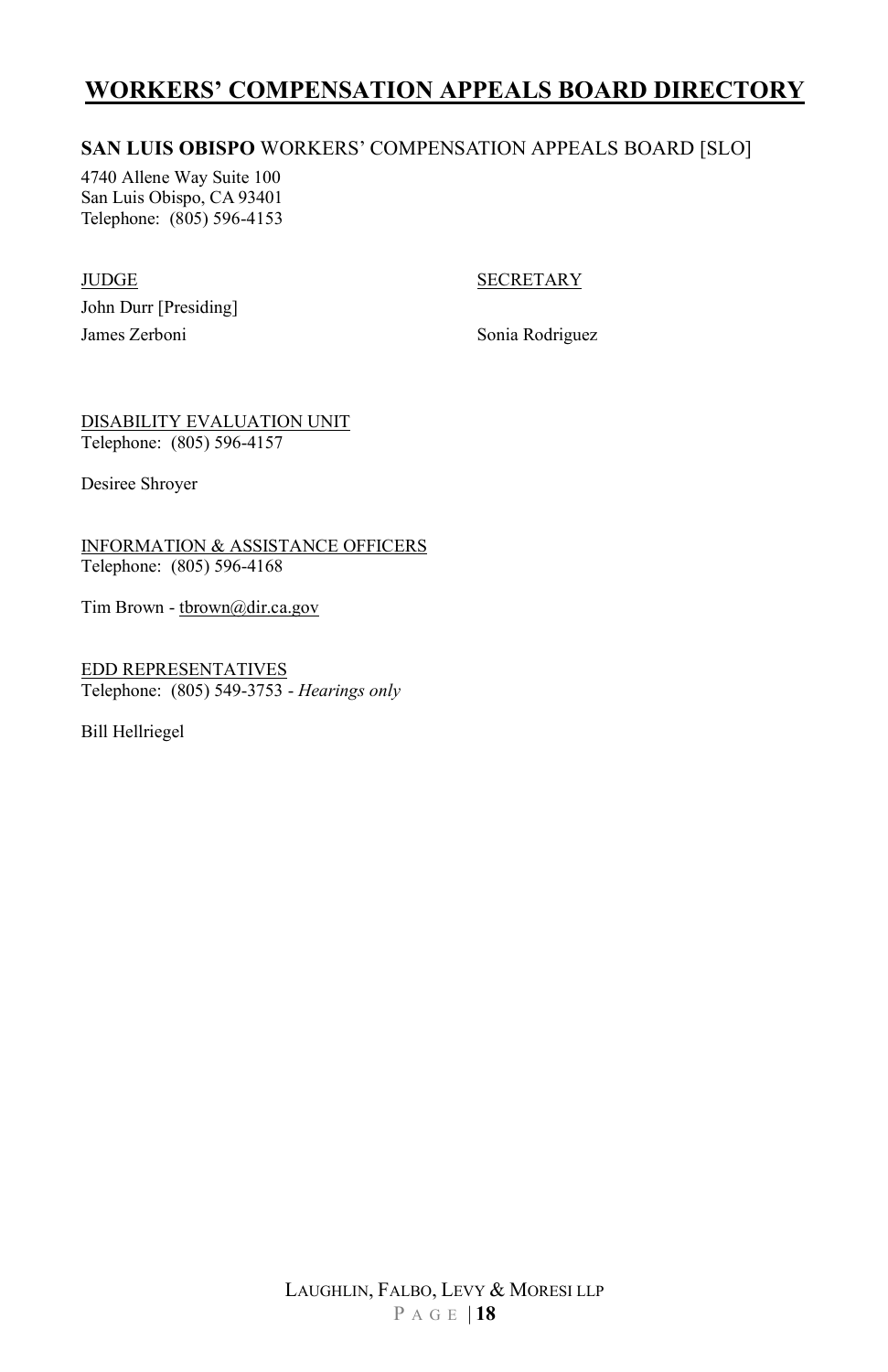#### **SANTA ANA** WORKERS' COMPENSATION APPEALS BOARD [ANA]

605 W. Santa Ana Blvd., Bldg. 28, Suite 451 Santa Ana, CA 92701 Telephone: (714) 558-4121 Facsimile: (714) 558-4034

#### **JUDGE**

Pamela Pulley [Presiding] Richard Brennen Oliver Cathey Juan Cervantes Jeremy Clifft Marco Famiglietti Nate Halprin Jennifer Kaloper-Bersin Gene Lee Robin Levinton Thomas Maupin Laura Mendivel Pamella Stone

DISABILITY EVALUATION UNIT Telephone: (714) 942-7576

Maria Carillo, ext. 27573 Cecelia Mejia, ext. 27574

INFORMATION & ASSISTANCE OFFICERS Telephone: (714) 942-7576

Miriam Cordeco, ext. 27593 Sara de Jesus Serna, ext. 27592

EDD REPRESENTATIVES Telephone: (714) 558-6715

Mark Klein Doris O'Donnell

#### SECRETARY

Nancy Gabriel Cheryl Carino Debbie Fuores Unassigned Lorraine Rubalcaba Duran Ed Canaig Lilian Pena Michael Yulo Unassigned Normita Cunanan Mona Yassa Nancy Cervantes Ramiro Vera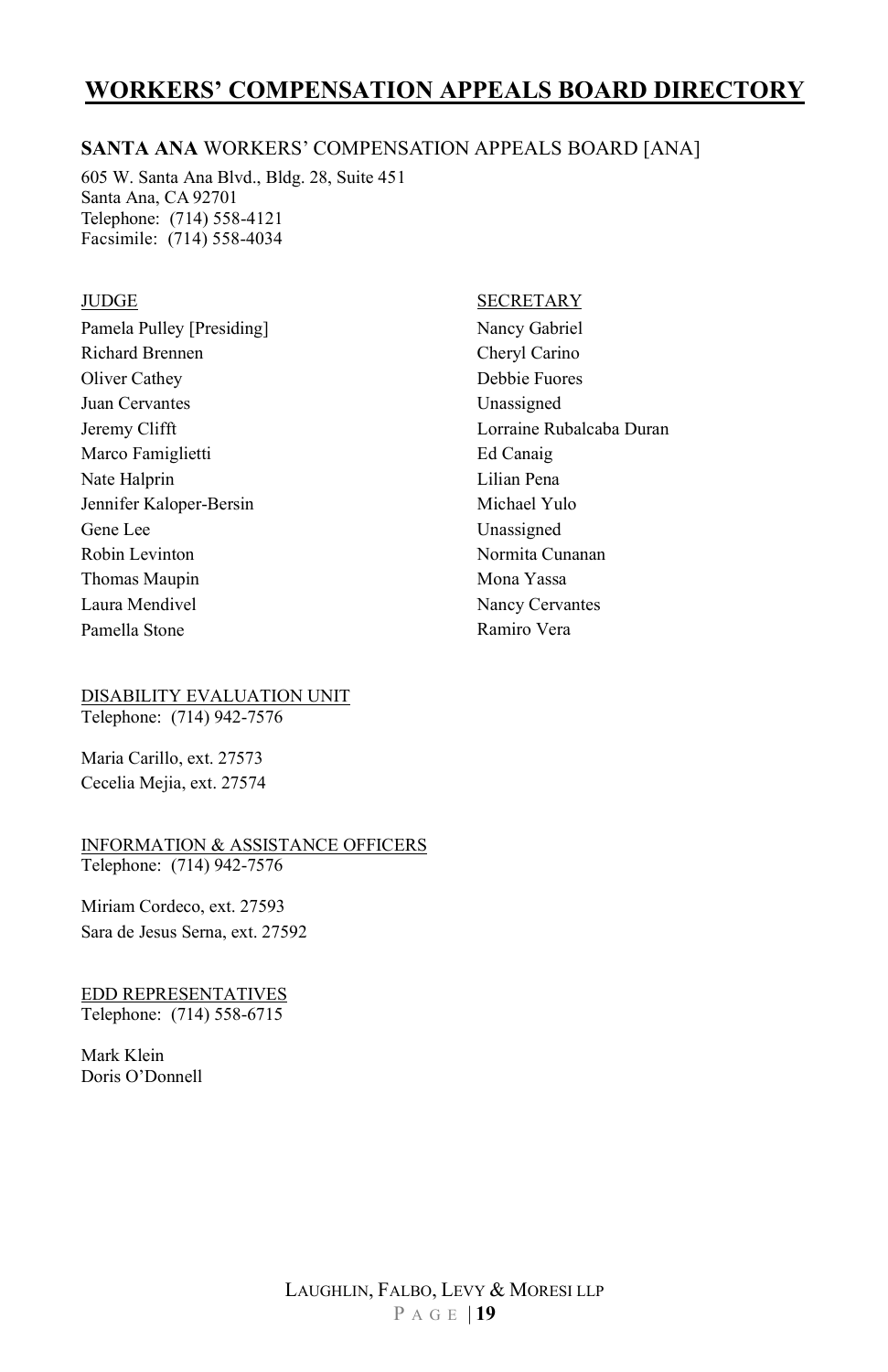#### **SANTA BARBARA** WORKERS' COMPENSATION APPEALS BOARD [SBA]

130 E. Ortega Street Santa Barbara, CA 93101-7538 Telephone: (805) 568-1390 \*SATTELITE OFFICE – Do not send mail

#### JUDGE

Robert Hjelle [Presiding]

#### **SANTA BARBARA** is a satellite of the **OXNARD** District Office.

OCR documents are scanned in the Oxnard office and may be filed in Oxnard or the Santa Barbara office.

INFORMATION & ASSISTANCE UNIT Recorded Information: (800) 736-7401 Disability Accommodations: (866) 681-1459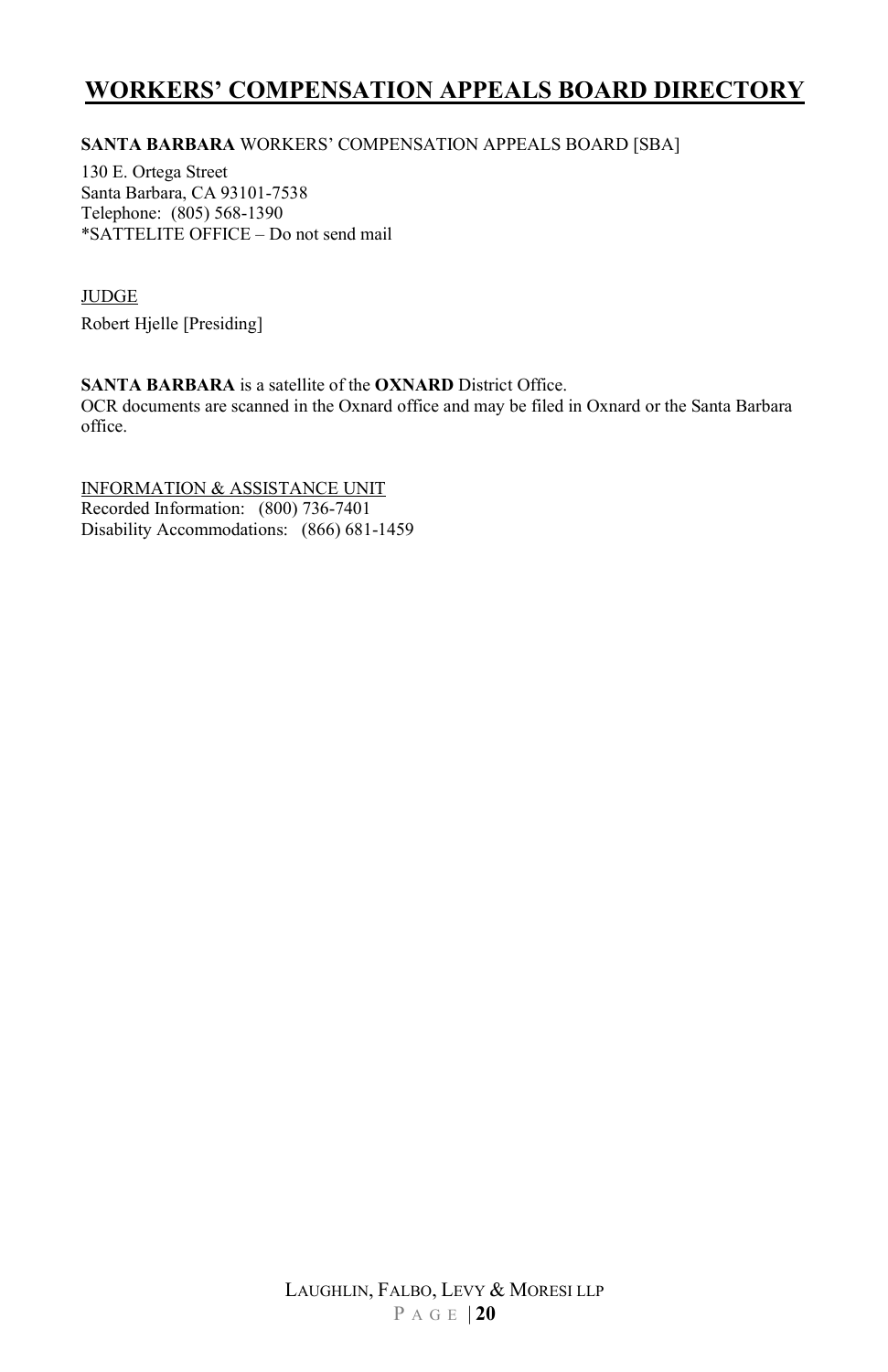#### **SANTA ROSA** WORKERS' COMPENSATION APPEALS BOARD [SRO]

50 "D" Street, Room 420 Santa Rosa, CA 95404-4760 Telephone: (707) 576-2391

#### **JUDGE**

Peter Hink [Presiding] Katie Boriolo Jason Schaumberg

#### **SECRETARY**

Rachel Dumont Unassigned Kurt Schwab

DISABILITY EVALUATION UNIT Telephone: (707) 576-2374

Annalise Becker

INFORMATION & ASSISTANCE OFFICERS Telephone: (707) 576-2452

Chari Ferrero

EDD REPRESENTATIVES P.O. Box 700, Santa Rosa, CA 95402 Telephone: (800) 480-3287

Valerie Backstrom Michael Cottle Andres Fernandez

**EUREKA** WORKERS' COMPENSATION APPEALS BOARD [EUR]

In April 2021, the DWC announced the Eureka satellite office would be moved permanently online. The physical location has been closed.

All Eureka matters will be heard either by phone or video. All filings that are sent by U.S. Mail should be directed to the **Santa Rosa** district office.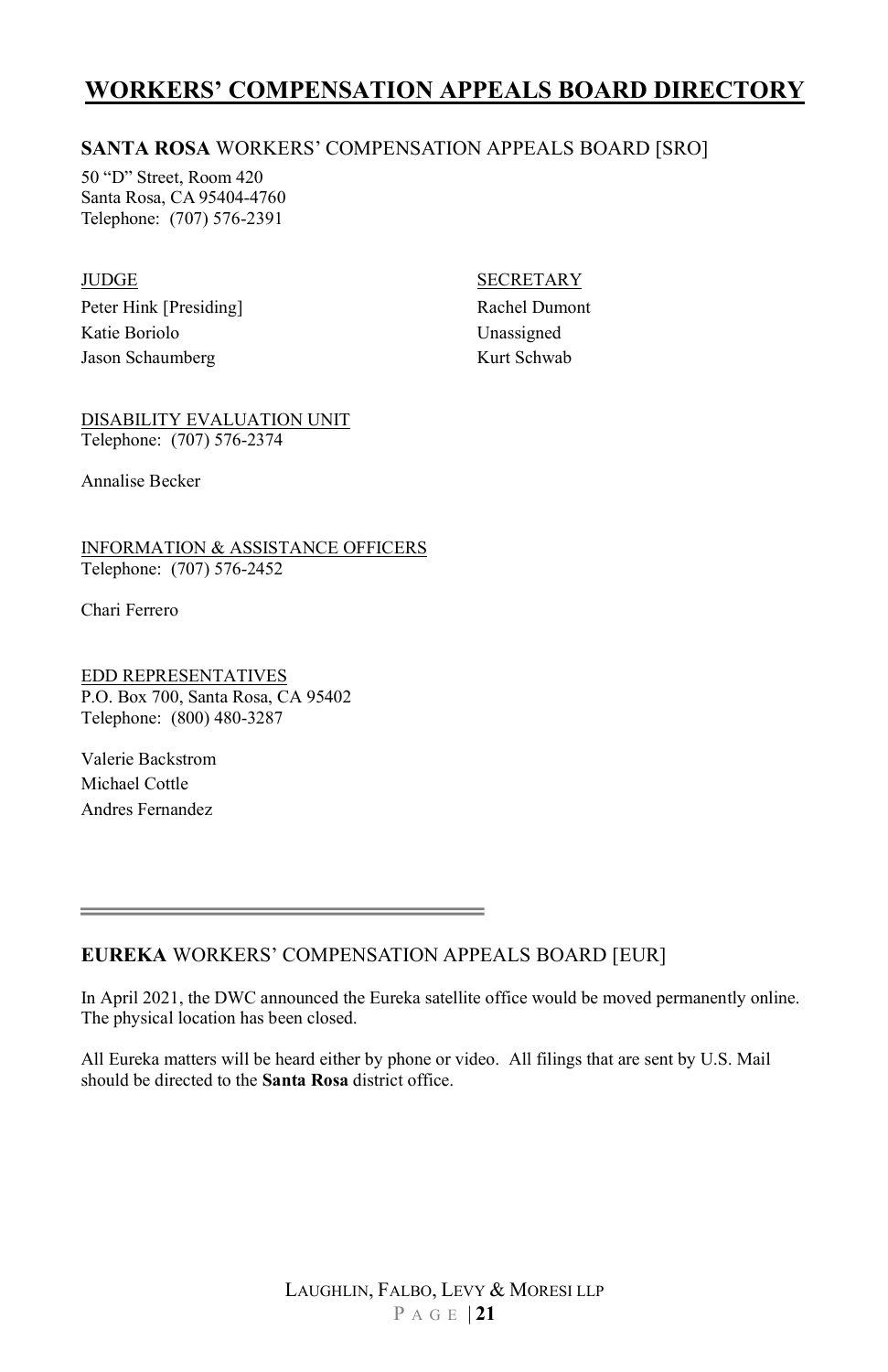#### **STOCKTON** WORKERS' COMPENSATION APPEALS BOARD [STK]

31 East Channel Street, Room 344 Stockton, CA 95202-2314 Telephone: (209) 948-7759

#### JUDGE

Scott Crawford [Presiding] Maribeth Arendt Irene Dowrey Timothy Nelson Deborah Whitcomb

#### SECRETARY

Barbara Wilson-McCray Jerris Austin Kathy Weibel Lisa Banuelow Julie Varela

DISABILITY EVALUATION UNIT Telephone: (209) 948-3651

Joe Carranza Wilann Moton

INFORMATION & ASSISTANCE OFFICERS Telephone: (209) 948-7980

Anna DesaCruz Elise Martin

EDD REPRESENTATIVES Telephone: (209) 465-4269

Sal Camarillo Nanette Elgarico Melissa Santo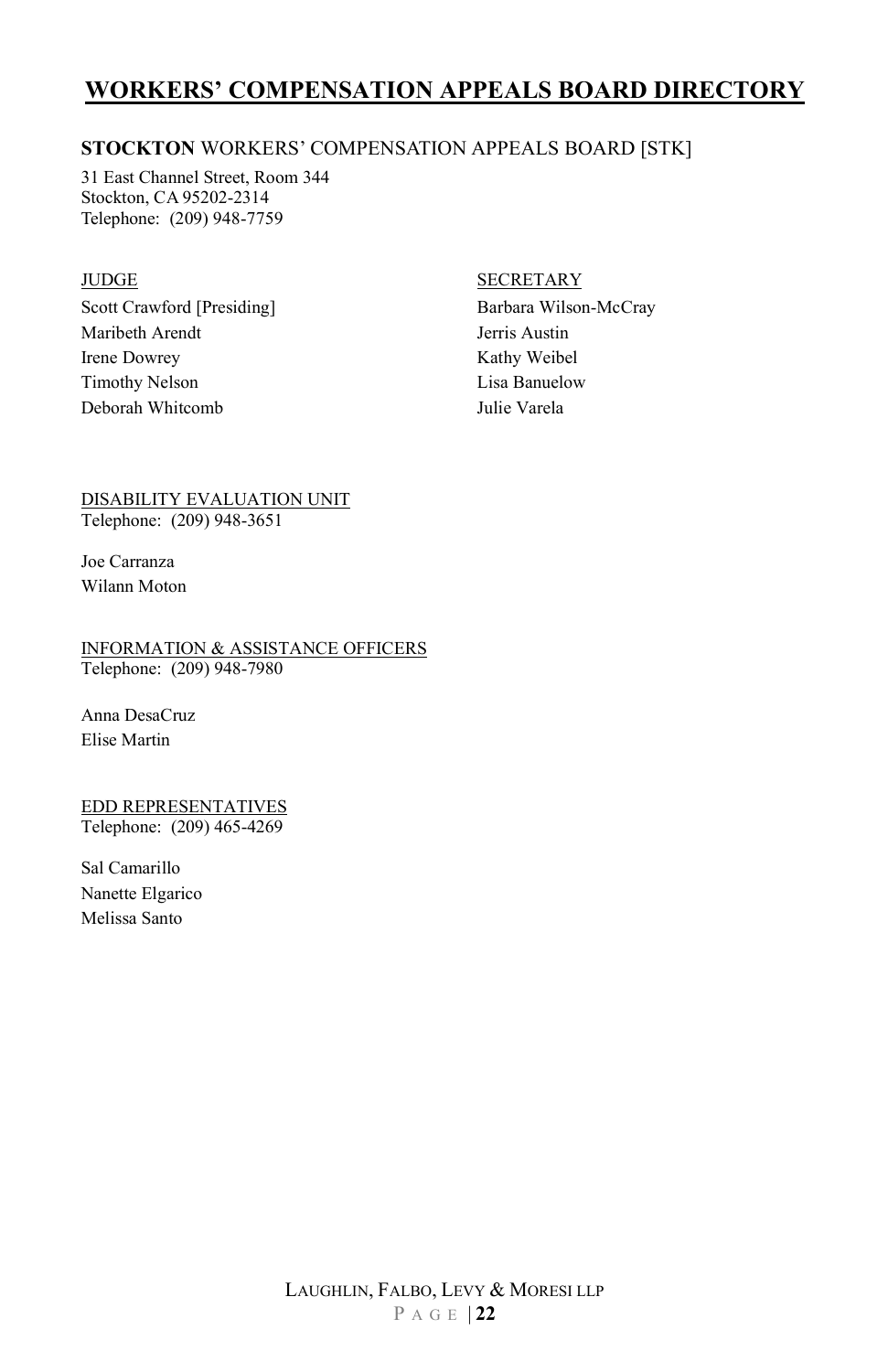#### **VAN NUYS** WORKERS' COMPENSATION APPEALS BOARD [VNO]

6150 Van Nuys Blvd., Suite 105 Van Nuys, CA 91401-3373 Telephone: (818) 901-5367

#### **JUDGE**

TBD [Presiding] Diane Bancroff Robin Brown Mitch Bushin Steven Carbone Michael S. Cole Lynn Devine Craig Glass William Gunn Nikki Mehrpoo-Jacobson David Pollack Shiloh Rasmusson Sandra Rosenfeld David Seymour Sharon Velzy

#### DISABILITY EVALUATION UNIT Telephone: (818) 901-5367

Antonio Magtal Betty Makerian Mery Kazaryan Mike Tarakhayan

INFORMATION & ASSISTANCE OFFICERS Telephone: (818) 901-5367

Lilly Engelberg Tristan Juan Yolanda Nerio

\* Van Nuys WCAB continues on Page 25

#### SECRETARY

Sonia Lugano Patty Soliz Laura Mejia Ruzan Bidryan Marlin Thomassian Jemima Doce Gina Balagtag George Rutherford Shoghig Mahroukian Unassigned Elizabeth Rosas Emila Rios Bartoohi Kokanian M. Khorshodyon Lucy Atamian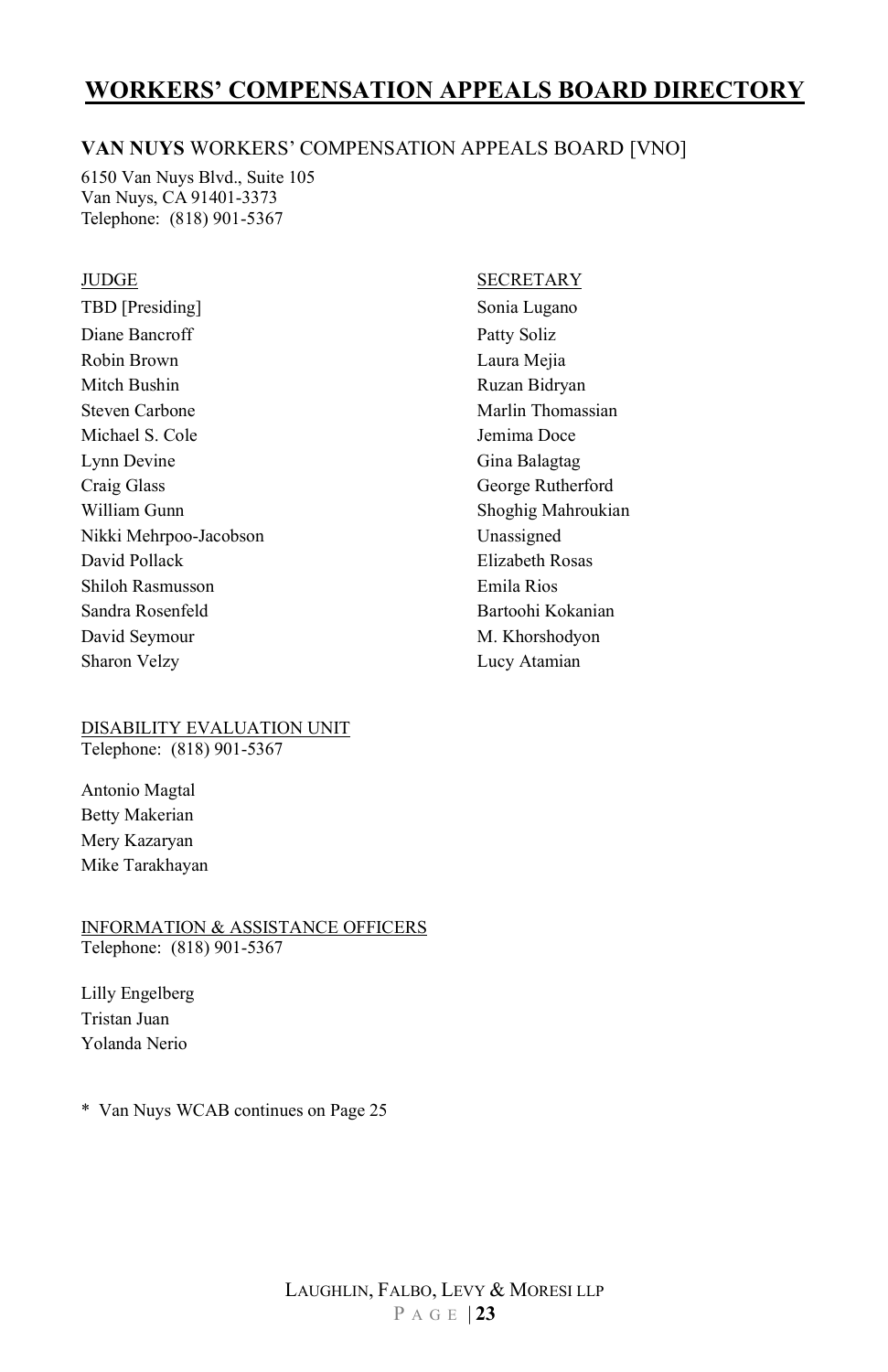#### **VAN NUYS** WORKERS' COMPENSATION APPEALS BOARD [VNO] *Cont'd.*

6150 Van Nuys Blvd., Suite 105 Van Nuys, CA 91401-3373 Telephone: (818) 901-5367

#### EDD REPRESENTATIVES

Telephone: (818) 901-5616 Facsimile: (818) 901-5836 *In House Office Hours: 7:00 am - 3:30 pm* 

Sharon Fornish - (818) 901-5830 Nalani Jolly - (818) 901-5792 Ernest King - (818) 901-5881 Ruchi Patel - (818) 901-5889 Ron Pope - (818) 901-5831

RETURN TO WORK UNIT Telephone: (818) 901-6367, ext. 3601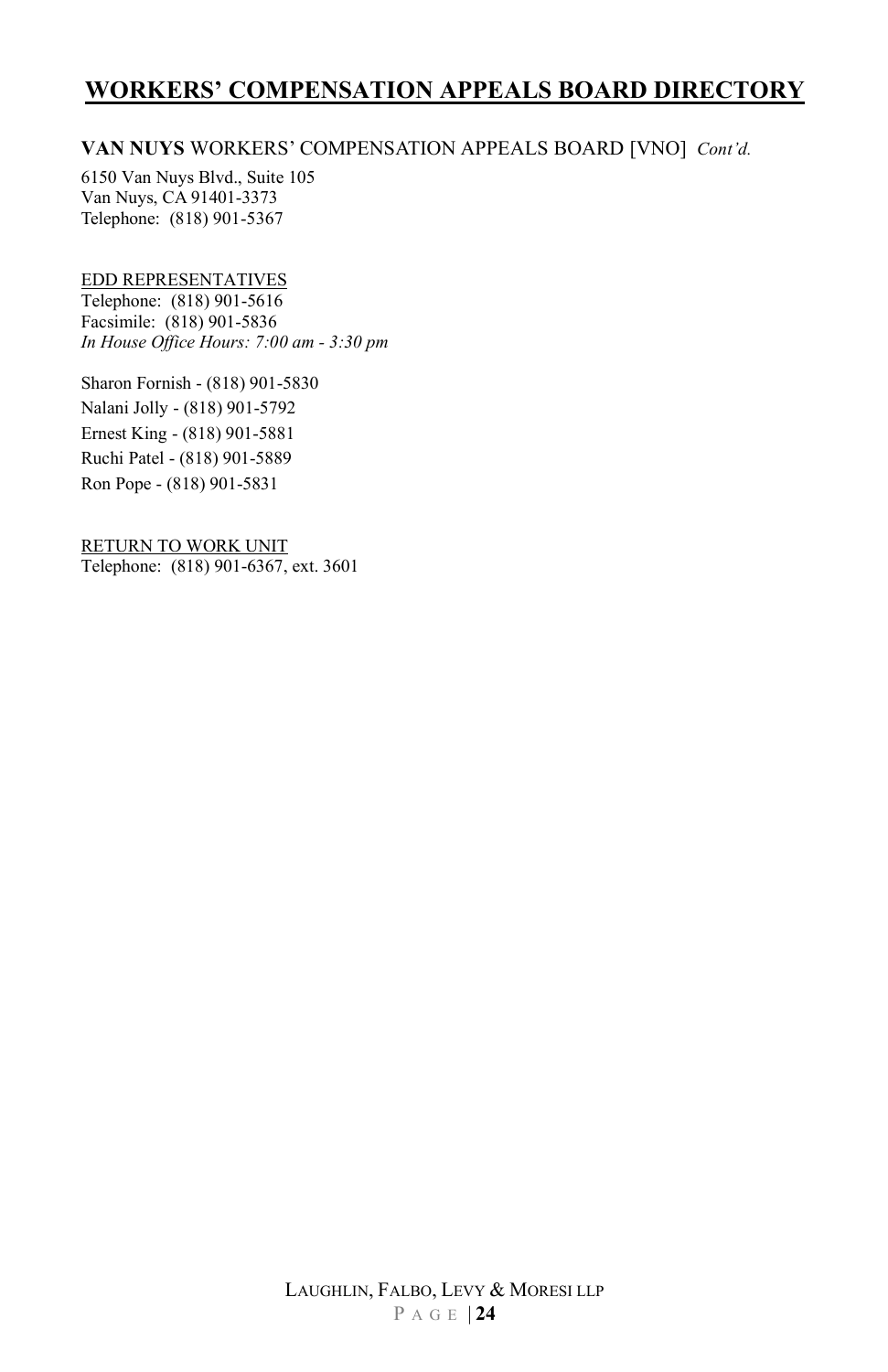#### **DIVISION OF WORKERS' COMPENSATION ADMINISTRATION (HEADQUARTERS)**

1515 Clay Street, 6<sup>th</sup> Floor Oakland, CA 94612 Telephone: (510) 622-2866

ADMINISTRATIVE DIRECTOR - George Parisotto CHIEF JUDGE - Paige Levy ACTING CHIEF LEGAL COUNSEL - Vacant ASSOCIATE MEDICAL DIRECTOR - Raymond Meister, MD

EAMS -<https://www.dir.ca.gov/dwc/eams/EAMS.htm> AUDIT & ENFORCEMENT UNIT - [dwcauditunit@dir.ca.gov/dwc/audit.html](mailto:dwcauditunit@dir.ca.gov/dwc/audit.html) DISBILITY EVALUATION UNIT -<https://www.dir.ca.gov/dwc/deu.html> INFORMATION & ASSISTANCE UNIT -<https://www.dir.ca.gov/dwc/ianda.html> MEDICAL UNIT - (510) 286-3700/(800) 794-6900 <https://www.dir.ca.gov/dwc/MedicalUnit/imchp.html> RETURN TO WORK SUPPLEMENT PROGRAM - E: RTWSP@dir.ca.gov <https://www.dir.ca.gov/RTWSP/RTWSP.html>

WORKERS' COMPENSATION INSURANCE RATING BUREAU

1221 Broadway, Suite 900 Oakland, CA 94612 Attn: Contact Center Telephone: (888) 229-2472 Fax: (415) 778-7272 Email: customerservice@wcirb.com Website[: www.wcirb.com](http://www.wcirb.com/) 

#### MAILING ADDRESS FOR RECONSIDERATION UNIT Workers' Compensation Appeals Board P.O. Box 429459 San Francisco, CA 94142-9459 Email[: WCABWritUnit@dir.ca.gov](mailto:WCABWritUnit@dir.ca.gov)

CALIFORNIA DEPARTMENT OF INDUSTRIAL RELATIONS WEB SITE Website[: https://www.dir.ca.gov](https://www.dir.ca.gov/)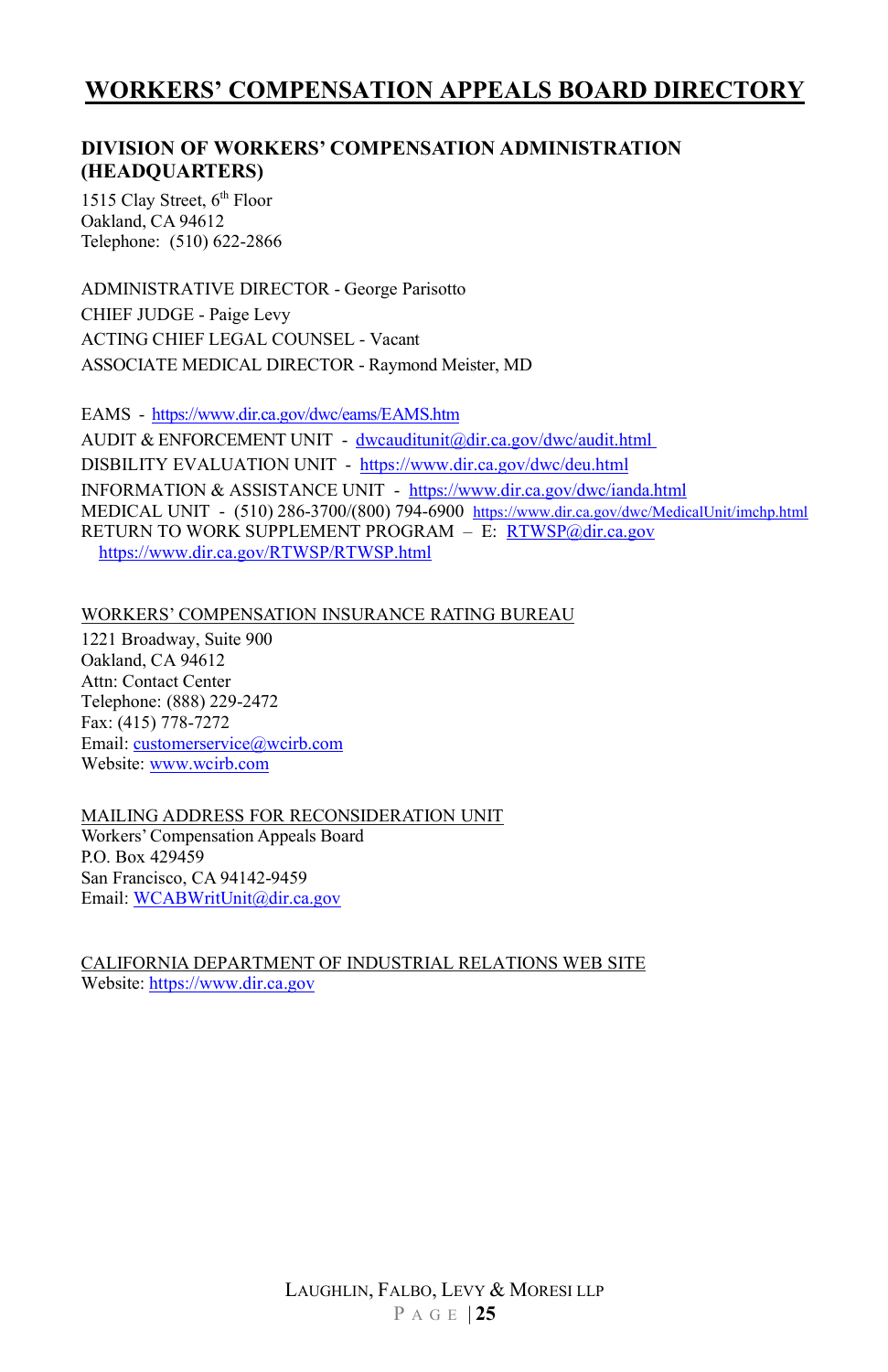## **U.S. DEPARTMENT OF LABOR DIRECTORY**

#### **U.S. DEPARTMENT OF LABOR**

Office of Administrative Law Judges

90 Seventh Street, Suite 4-800 San Francisco, CA 94103 Telephone: (415) 625-2200 Facsimile: (415) 625-2201

#### ADMINISTRATIVE LAW JUDGE

Richard Clark [Acting District Chief Judge] Stewart Alford Steven Berlin Susan Hoffman Christopher Larsen Evan Nordby

OFFICE MANAGER Telephone: (415) 625-2213

Olga Cantu

#### LEGAL ASSISTANT

Maryann Ballard - (415) 625-2210 Vivian Chan - (415) 625-2211 Vivian Chan - (415) 625-2211 Maryann Ballard - (415) 625-2210 Maryann Ballard - (415) 625-2210 Vivian Chan - (415) 625-2211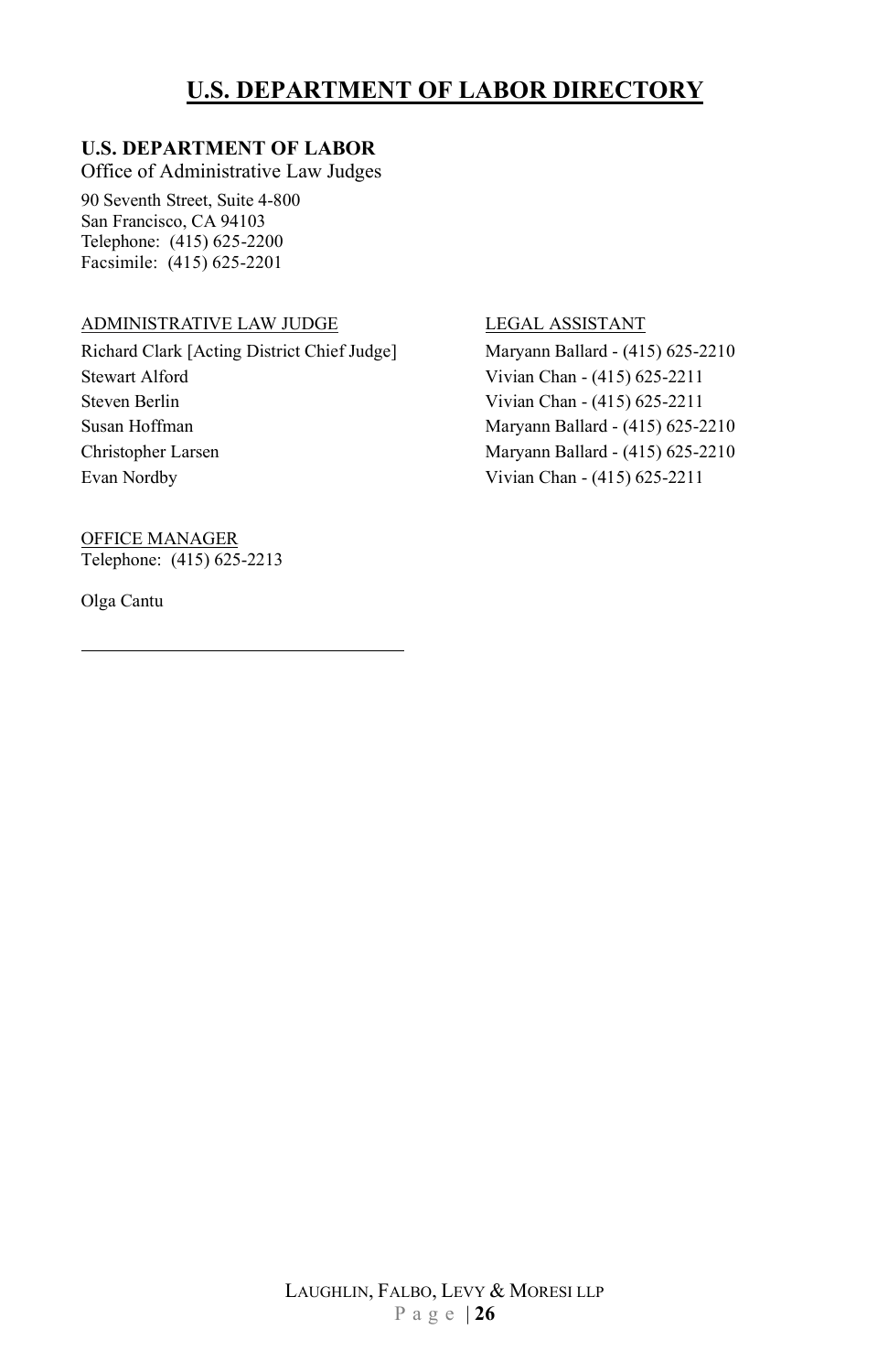## **U.S. DEPARTMENT OF LABOR DIRECTORY**

#### **U.S. DEPARTMENT OF LABOR – WESTERN DISTRICT SAN FRANCISCO SUB OFFICE**

Office of Workers' Compensation Programs Division of Longshore and Harbor Workers' Compensation 400 West Bay Street, Room 63A, Box 28 Jacksonville, FL 32202

Telephone: (202) 513-6809 Facsimile: (202) 513-6814 *\*New cases only* 

Existing cases: [https://seaportal.dol.gov/portal/?program\\_name=LS](https://seaportal.dol.gov/portal/?program_name=LS) 

DISTRICT DIRECTOR Todd Bruininks

CLAIMS EXAMINER John Palmerin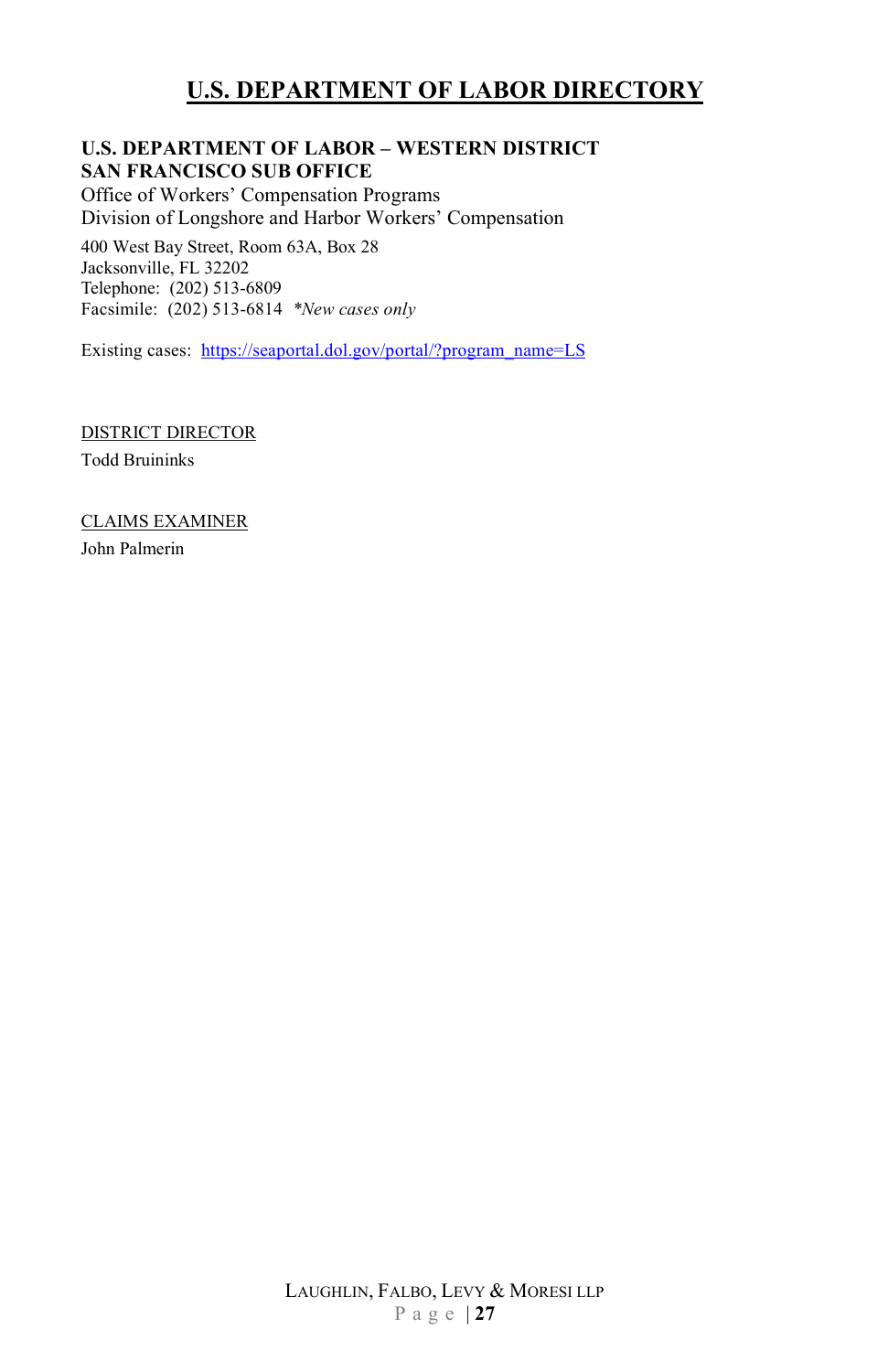## **U.S. DEPARTMENT OF LABOR DIRECTORY**

#### **U.S. DEPARTMENT OF LABOR – WESTERN DISTRICT LONG BEACH SUB OFFICE**

Office of Workers' Compensation Programs Division of Longshore and Harbor Workers' Compensation

400 West Bay Street, Room 63A, Box 28 Jacksonville, FL 32202 Telephone: (202) 513-6809 Facsimile: (202) 513-6814 *\*New cases only* 

Existing cases: [https://seaportal.dol.gov/portal/?program\\_name=LS](https://seaportal.dol.gov/portal/?program_name=LS) 

#### DISTRICT DIRECTOR

Marco Adame II

#### CLAIMS EXAMINER

Grisela Martinez Benjamin Guillermo Christopher Green Amanda Cerda Laurie Yager

#### REHABILITATION SPECIALIST

Laurie Yager

LAUGHLIN, FALBO, LEVY & MORESI LLP P a g e | **28**